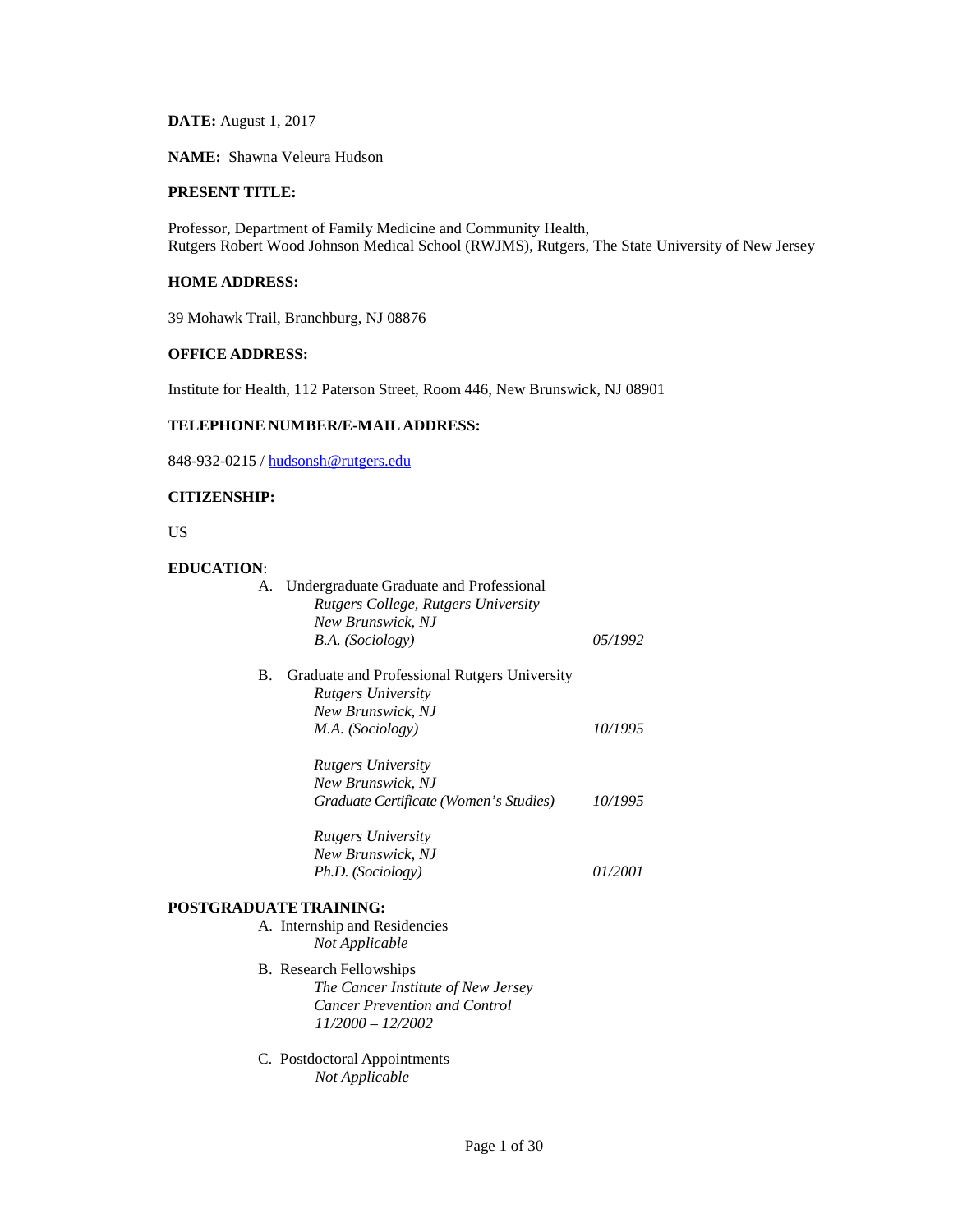# **MILITARY:**

 $N/A$ 

## **ACADEMIC APPOINTMENTS:**

*Department of Family Medicine and Community Health Rutgers Robert Wood Johnson Medical School Professor (Tenured) 07/2017 – Present*

*Department of Health Education and Behavioral Science Rutgers School of Public Health Professor 07/2017 – Present*

*Department of Family Medicine and Community Health Rutgers Robert Wood Johnson Medical School Associate Professor (Tenured 07/2015) 07/2010 – 06/2017*

*Department of Health Education and Behavioral Science Rutgers School of Public Health Associate Professor 09/2010 – 06/2017*

*Department of Family Medicine University of Medicine and Dentistry of New Jersey (UMDNJ)- Robert Wood Johnson Medical School Assistant Professor 12/2002 – 06/2010*

### **HOSPITAL APPOINTMENTS:** N/A

### **OTHER EMPLOYMENT OR MAJOR VISITING APPOINTMENTS:** *(If applicable)*

Research Division Chief, Department of Family Medicine and Community Health, Rutgers Robert Wood Johnson Medical School, 07/2015 – Present

Associate Director, Research Division, Department of Family Medicine and Community Health, Rutgers Robert Wood Johnson Medical School, 01/2013 – 06/2015

Associate Professor, Department of Health Education and Behavioral Science, Rutgers School of Public Health, 09/2010 – Present

Associate Member, Institute for Health, Health Care Policy and Aging Research, Rutgers University, Summer 2014 – Present

Adjunct Associate Member, Division of Population Science, Fox Chase Cancer Center, Philadelphia, PA, Spring 2007 – Present

Member, Rutgers Cancer Institute of New Jersey, 12/2002– Present

Director of Community Research, The Cancer Institute of New Jersey, UMDNJ-RWJMS, 12/2002 – 12/2012

**PRIVATE PRACTICE** N/A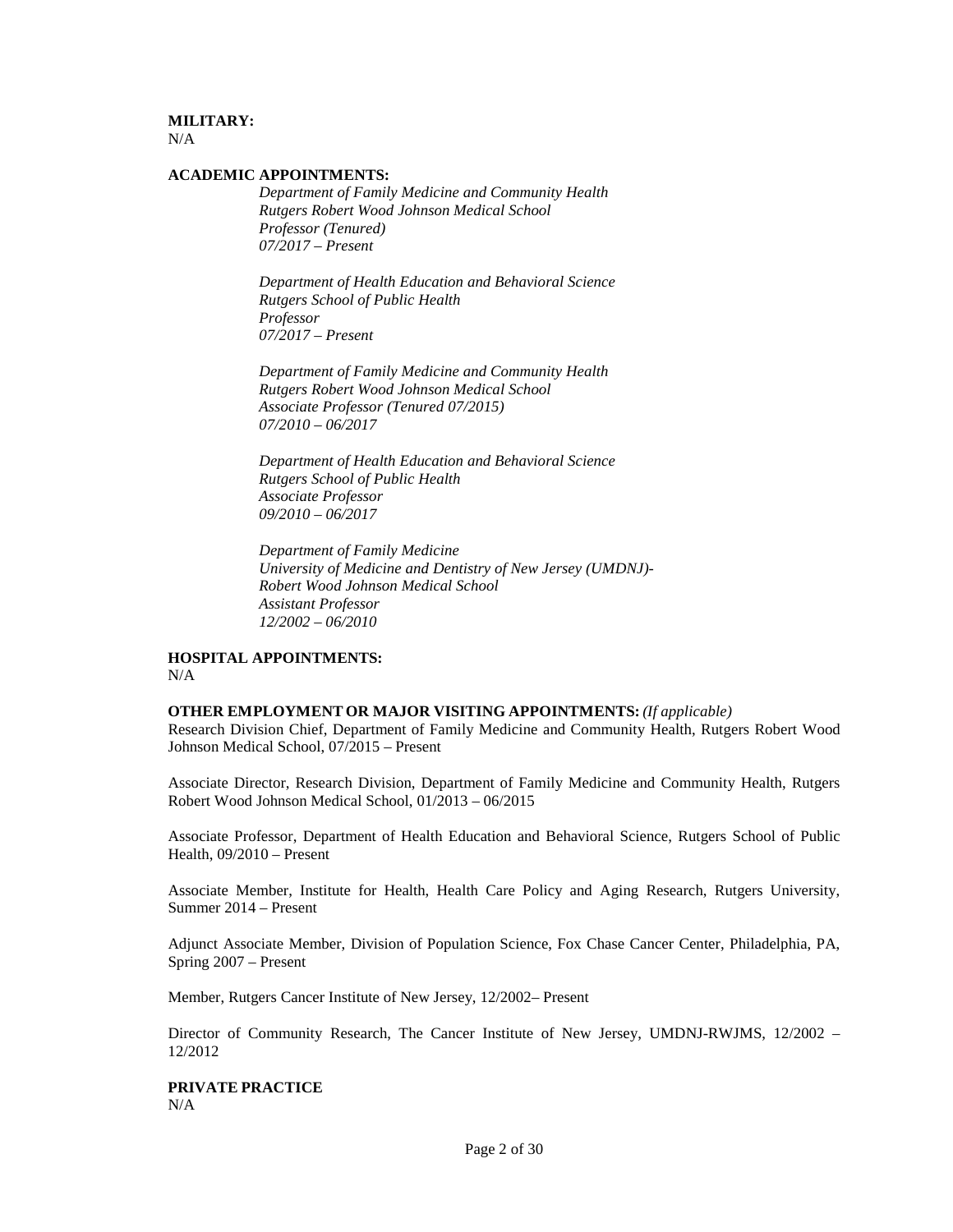**LICENSURE:**  $N/A$ 

**DRUG LICENSURE:**  CDS: N/A DEA: N/A

**CERTIFICATION:** N/A

### **MEMBERSHIPS, OFFICES AND COMMITTEE ASSIGNMENTS IN PROFESSIONAL SOCIETIES:**

*American Association of Cancer Research (AACR) Invited Membership 09/2011-Present*

*American Society of Clinical Oncology (ASCO) Member 06/2015-Present*

*American Society of Preventive Oncology (ASPO) Member 09/2006-Present Cancer Survivorship Special Interest Group 03/2007-Present Junior Faculty Development/Mentoring Workgroup 03/2010-03/2011*

*American Public Health Association (APHA) Member Medical Care section 09/1996-Present Cancer Forum 06/2008-Present*

*American Sociological Association (ASA) Member Medical Sociology section 09/1993-Present*

*North American Primary Care Research Group (NAPCRG) Member Cancer Special Interest Group 09/2003-Present*

*The National Cancer Institute's Cancer Patient Education Network (CPEN) Member 2002-2003*

*Society of Behavioral Medicine (SBM) Member Cancer, Ethnic Minority and Minority Health, and Primary Care Special Interest Groups (SIG) 09/2008-Present Cancer SIG Mentoring Sub-committee 06/2009-05/2011 Ethnic Minority and Minority Health Planning Committee 06/2014-Present*

### **HONORS AND AWARDS:**

*National Research Mentoring Network (NRMN) Mentor 2017*

*Higher Education Resource Services (HERS) Leadership Training Program Bryn Mawr Summer Leadership Institute 2015*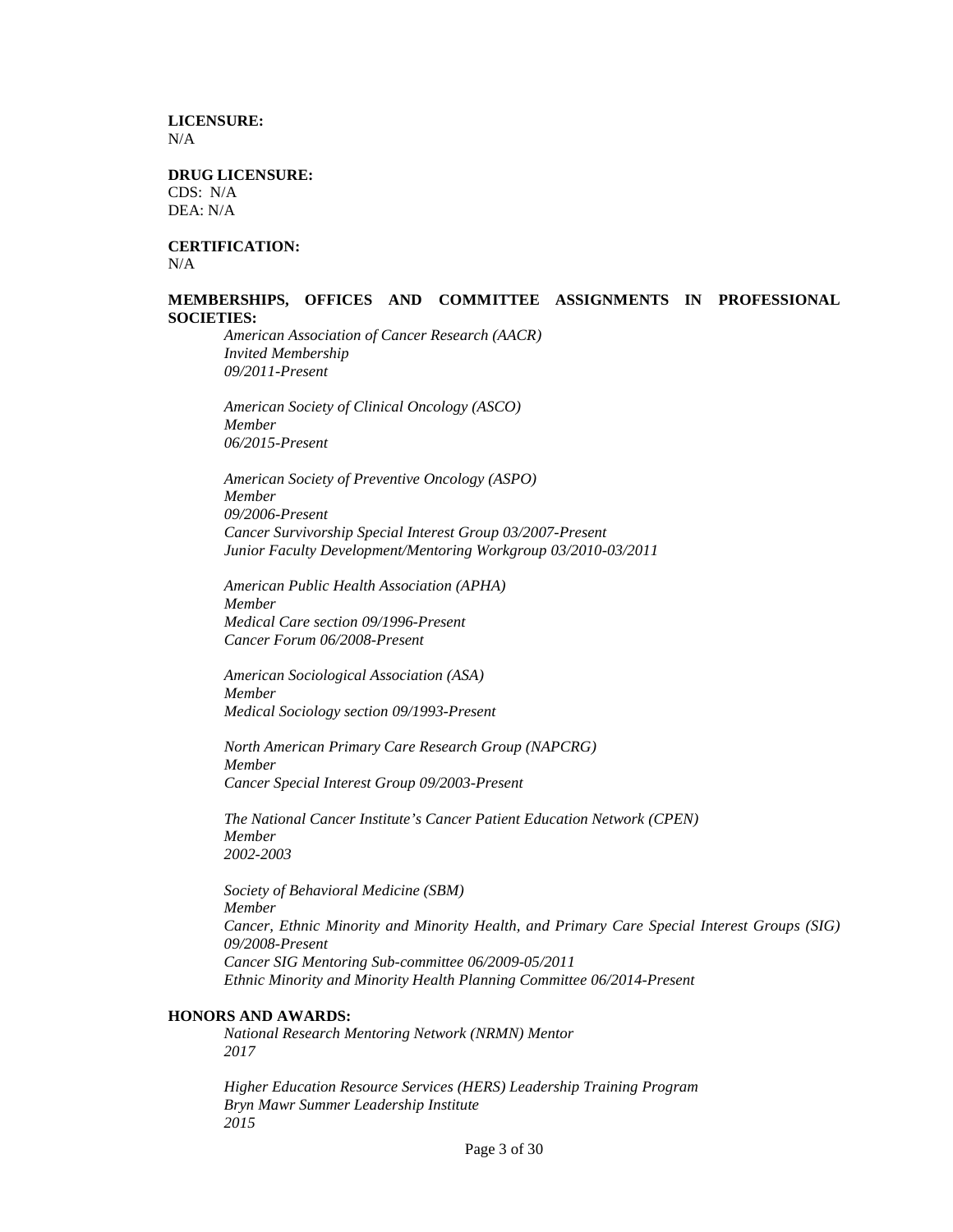*New R01 Grantee Workshop National Cancer Institute, Division of Cancer Control and Population Sciences 2013*

*mHealth Summer Training Institute Fellow National Institutes of Health Office of Behavioral and Social Sciences Research 2013*

*OASIS Leadership & Professional Development Program Fellow for academic women in science, technology, engineering, mathematics (STEM), social and health science fields Rutgers University 2012*

*Socioeconomic Status-Related Cancer Disparities Program, Behavioral Social Science Volunteer American Psychological Association 2010*

*Principles and Practice of Cancer Prevention and Control Course Fellow, Cancer Prevention and Control Fellowship Program National Cancer Institute 2009*

*Career Development Award to Promote Diversity (K01) National Cancer Institute 2008-2013*

*Workshop on Behavioral Methodologies in Cancer Research for Underrepresented Investigators Scholar National Cancer Institute 2008*

*Cancer Research Scholarship for Behavioral Scientists to attend AACR Frontiers in Cancer Prevention Research Conference American Cancer Society/American Association for Cancer Research 2006*

*Cancer Culture and Literacy Institute Fellow H. Lee Moffitt Cancer Center 2003-2004*

*Minority Pre-doctoral Leadership Development Program in Aging Gerontological Society of America 1996*

*Research Supplement for Minority Graduate Research Assistants National Institutes of Health/National Institutes of Aging 1994-1997*

*American Sociological Association Honors Program 1993-1994*

*Trustees Fellowship Rutgers University 1992-1994*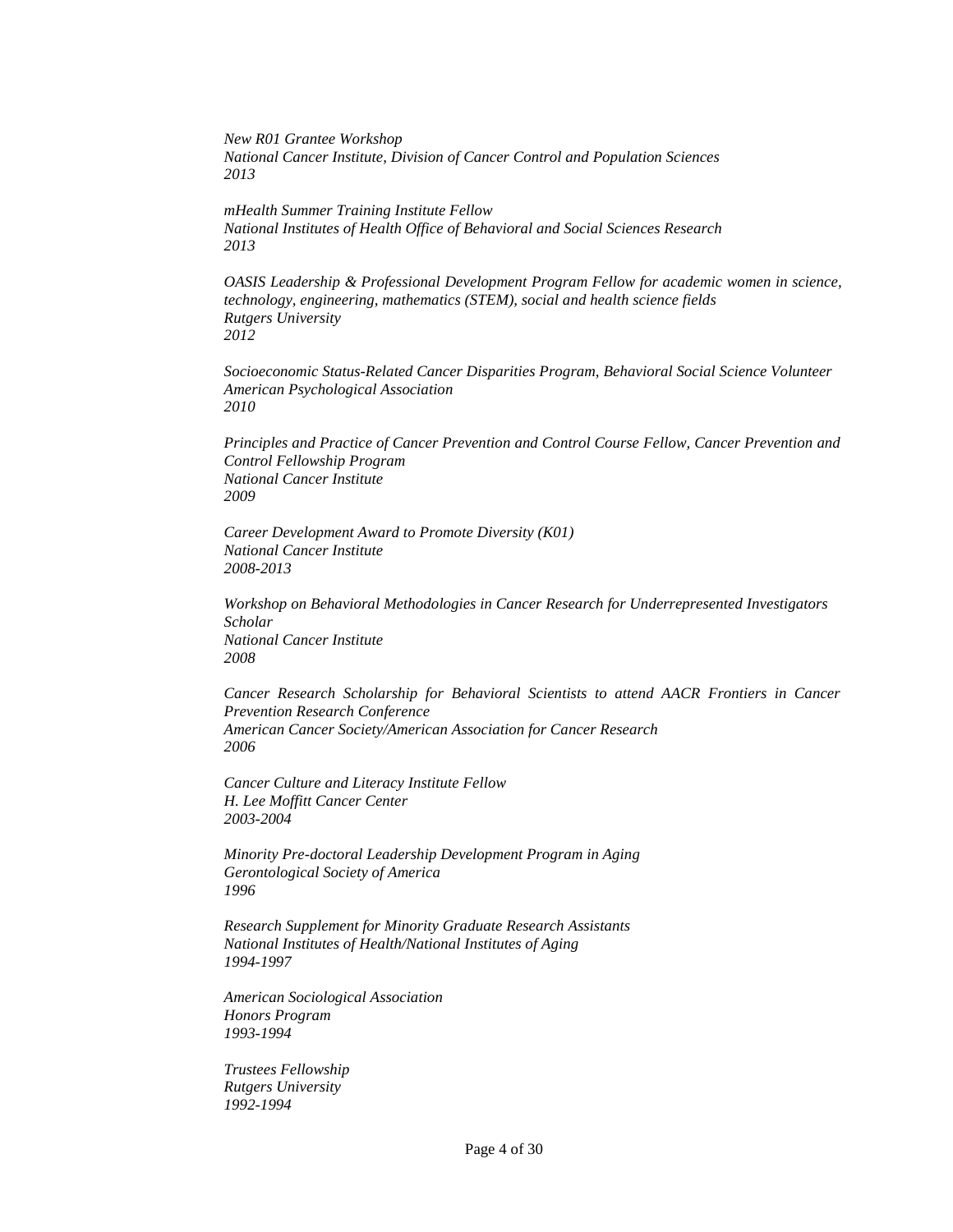*Sociology Department Highest Honors Rutgers University 1992*

*Rutgers College Dean's List Fall 1989-Fall 1991 Rutgers University 1989 -1991*

*James Dickson Carr Scholarship Rutgers University 1988-1992*

### **BOARDS OF DIRECTORS/TRUSTEES POSITIONS:**

New Jersey Commission on Cancer Research 06/2015-Present

### **SERVICE ON NATIONAL GRANT REVIEW PANELS, STUDY SECTIONS, COMMITTEES:**

National Institutes of Health, Center for Scientific Review Dissemination and Implementation Research in Health Study Section [DIRH] 10/2014-02/2015 Ad-hoc reviewer 07/2015-Present Permanent member

Canadian Institutes of Health Research (CIHR), Nova Scotia Health Research Foundation 03/2017 Ad-hoc Stage 2 grant reviewer

Prostate Cancer Canada/Movember Foundation Targeted RFA in Survivorship Research (TAG3) Study Section 03/2015 Reviewer

National Cancer Institute Subcommittee J - Population and Patient Oriented Training National Cancer Institute, Bethesda, MD 06/2008-06/2009 Ad-hoc reviewer 09/2009-06/2014 Permanent member

Leukemia & Lymphoma Society Quality of Life Research Panel 05/2012 Ad-hoc reviewer

### **SERVICE ON MAJOR COMMITTEES:**

#### **A. International**

*Abstract Reviewer, North American Primary Care Research Group Annual Meeting, 2006, 2009, 2011, 2013*

## **B. National**

*Consultant, Springboard Beyond Cancer, a self-management website for cancer survivors jointly developed by the National Cancer Institute and the American Cancer Society, October 2015-Present [\(https://survivorship.cancer.gov/](https://survivorship.cancer.gov/)*)

*Consultant, Developing Trials of Animal Assisted Activities for Youth with Cancer (R03 CA169576; PI: Jessica Chubak, Group Health), 04/01/13-03/31/16* 

*Recorder, Multilevel Interventions in Health Care: Building the Foundation for Future Research Workshop, The National Cancer Institute, Las Vegas NV, March 4-5, 2011*

*Expert panel member, National Cancer Institute Evaluating Survivorship Care Planning in the Era of Comparative Effectiveness Workshop, The National Cancer Institute, Bethesda, MD, 03/2011*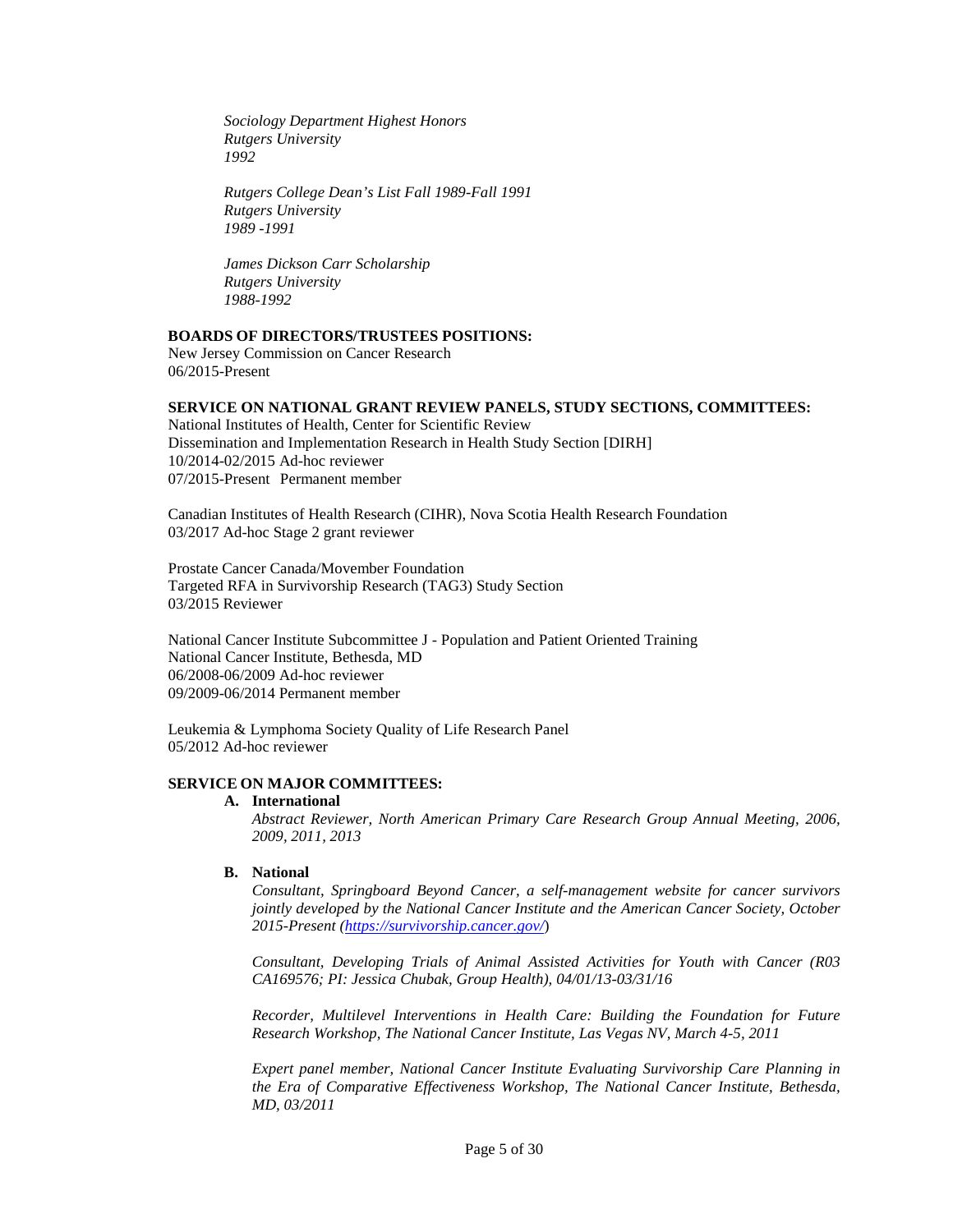*Invited presenter and expert panel member, CDC Expert Panel on Breast Cancer in Young Women: Reviewing the Evidence and Setting the Course Centers for Disease Control and Prevention's Division of Cancer Prevention and Control, Atlanta GA, 09/2011* 

### **C. Medical School/University**

*Rutgers Biomedical and Health Sciences Search Committee for Director of Environmental and Occupational Health Sciences Institute (EOHSI) and Chair of the Department of Environmental and Occupational Health 09/2015-Present*

*Rutgers School of Public Health Search Committee for Dean 07/2016-03/2017*

*Rutgers School of Public Health Search Committee for Director of Center for Health Disparities 10/2015 (Search suspended)*

*Rutgers Robert Wood Johnson Medical School Research Committee 11/2014-Present*

*Rutgers Biomedical and Health Sciences Community Health and Health Systems Emerging Signature Program Co-Leader 11/2014-Present*

*Rutgers Biomedical and Health Sciences Institute for Health, Health Care Policy and Aging Research Health Policy/Health Services Faculty Search Committee 12/2014-06/2015*

*Rutgers School of Public Health Search Committee for Dean 04/2014-12/2014*

*Rutgers Biomedical and Health Sciences New Jersey Health Foundation Signature Initiative Research Grants Application Reviewer 11/2014*

*Rutgers Biomedical and Health Sciences Strategic Planning Committee Co-Chair Health Disparities and Health Equity Working Group 04/2014-05/2014*

*Institute for Health, Health Care Policy and Aging Research Greater New Brunswick Community Health Collaborative Steering Committee 09/2013-Present*

*Rutgers Cancer Institute of New Jersey Cancer Prevention and Control Health Disparities Cross Campus Working Group 05/2014-Present*

*Office for the Promotion of Women in Science, Engineering and Mathematics Faculty Learning Community 09/2013-04/2014*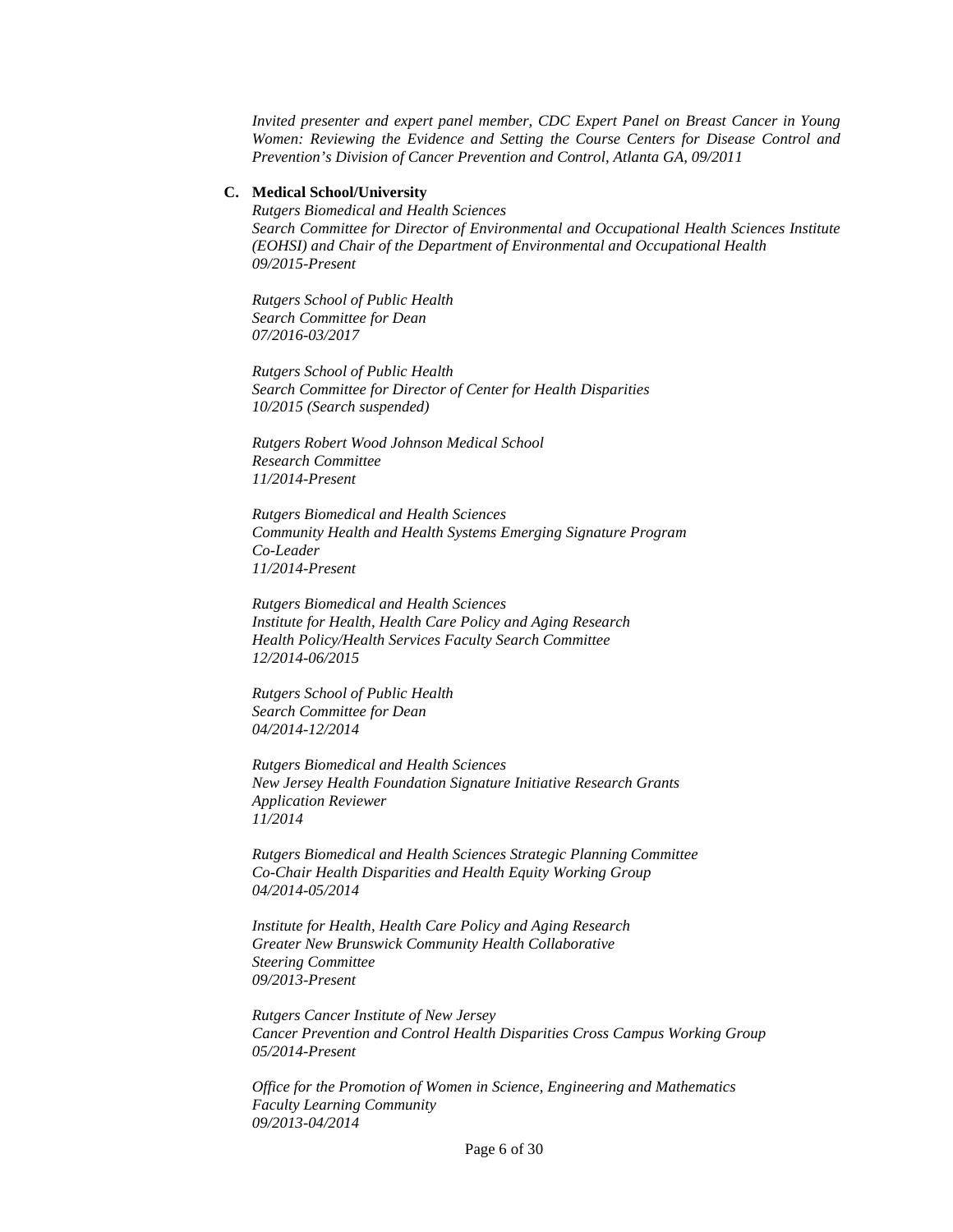*UMDNJ-RWJMS Strategic Planning Community Service Subcommittee 01/2005-10/2007*

### **D. Hospital**

N/A

### **E. Department**

*Appointments and Promotions Committee Member, Department of Family Medicine and Community Health, Rutgers RWJMS, September 2015-Present*

*Member, Rutgers Cancer Institute of New Jersey's Recruitment and Retention Committee, August 2014-September 2015 (Co-Chair August 2014-November 2014)*

*Administrative Leadership Team, Research Division, Department of Family Medicine and Community Health, Rutgers RWJMS, January 2013-Present*

*Member, Faculty Search Committee for the Cancer Prevention and Control Program, Rutgers Cancer Institute of New Jersey, April 2011-March 2015*

*Member, Rutgers Cancer Institute of New Jersey's Scientific Review Board, August 2010- Present*

*Member, Advisory Board of the Cancer Epidemiology Services Developing Shared Resource, The Cancer Institute of New Jersey, January 2012-December 2012*

*Member, Statewide Academic Network Steering Committee, The Cancer Institute of New Jersey, May 2009- December 2012*

*Member, Survivor Advisory Board, Center for Cancer Survivorship, The Cancer Institute of New Jersey, September 2008- December 2012*

*Advisor, Cancer Disparities Core, The Cancer Institute of New Jersey, January 2008- November 2011*

*Member, Population Science Cancer Disparities Working Group, The Cancer Institute of New Jersey, June 2007-Present*

*Member, Advisory Board of Survey Research and Qualitative Methods Shared Resource, The Cancer Institute of New Jersey, May 2007-July 2013*

*Member, Steering Committee for the Population Science Program, The Cancer Institute of New Jersey, September 2007-May 2010*

*Member, Curriculum Advisory Board, Center for Cancer Survivorship, The Cancer Institute of New Jersey, March 2009-July 2009*

*Member, Search Committee for Associate Director for Population Sciences, The Cancer Institute of New Jersey, September 2007-June 2008*

*Member, Planning/Writing Committee for the Robert Wood Johnson Foundation Grant, Population Science Program, The Cancer Institute of New Jersey, May 2007- January 2008*

*Chair, Cancer Disparities Tumor Study Group, The Cancer Institute of New Jersey, September 2006-January 2008*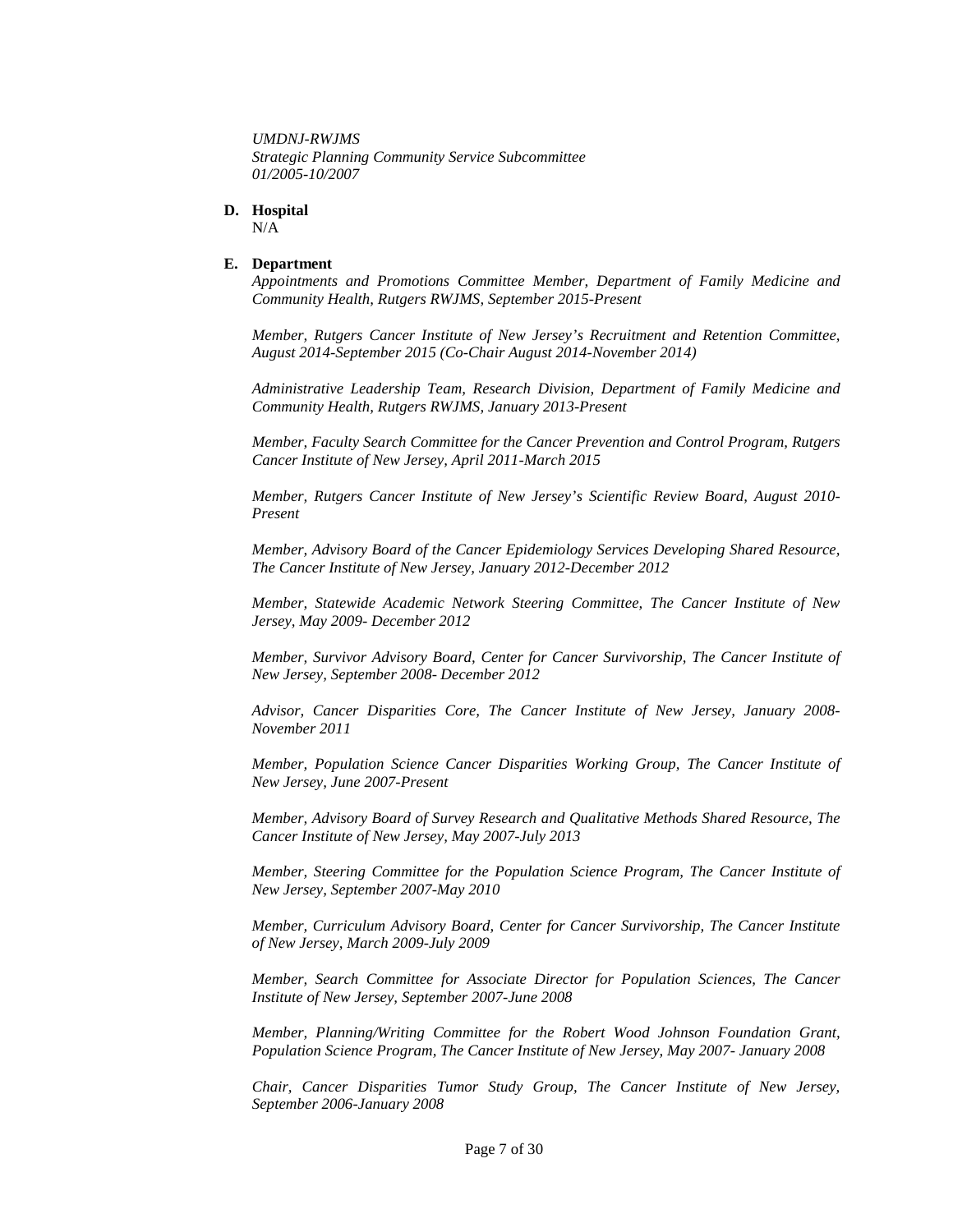*Member, Advisory Board of Office of Human Research Services, The Cancer Institute of New Jersey, September 2004-2012*

*Reviewer, The Cancer Institute of New Jersey's Scientific Review Board, August 2003-Present*

*Member, Department of Family Medicine, Research Division, RAP (Reflective Adaptation Process) Team, 2003-2004*

# **F. Editorial Boards**

| Journal of Cancer Survivorship (Associate Editor)       | 10/2012-Present                  |
|---------------------------------------------------------|----------------------------------|
| <b>Translational Behavioral Medicine</b>                | 11/2015-11/2016                  |
| American Sociological Association Rose Monograph Series | 01/2017-01/2020                  |
|                                                         |                                  |
| <b>Annals of Family Medicine</b>                        | $06/2003$ -Present               |
| Cancer                                                  | $10/2007$ -Present               |
| <b>Cancer Causes and Control</b>                        | $05/2011$ -Present               |
| Journal of Clinical Oncology                            | $01/2014$ -Present               |
| Journal of General Internal Medicine                    | 01/2009- Present                 |
| Medical Care                                            | $08/2007$ -Present               |
|                                                         | G. Ad Hoc Reviewer for journals: |

*Journal of the American Board of Family Physicians* 03/2011-Present *Journal of the Association for Academic Minority Physicians* 07/2006-Present<br>*Journal of Oncology Practice* 08/2012-Present **Journal of Oncology Practice** 

# **SERVICE ON GRADUATE SCHOOL COMMITTEES:**

Rutgers RWJMS Distinction in Service Committee (DISC) 11/2006-Present

## **SERVICE ON HOSPITAL COMMITTEES:** N/A

#### **SERVICE TO THE COMMUNITY:**

#### *State/Regional*

*Member, Faculty Review Committee for Educational Outreach Grants, Rutgers Student Access and Educational Equity Undergraduate Academic Affairs Office, December 2014- Present* 

*Chair, Communications Sub-Committee, National Cancer Institute's Region 4 Cancer Disparities Research Network (CDRN,) October 2015-Present*

*Member, Internal Coordinating Committee for the National Cancer Institute's Region 4 (formerly Region 5) Cancer Disparities Research Network (CDRN), June 2013-Present*

*Co-Chair, Evaluation Sub-Committee, National Cancer Institute's Region 5 Cancer Disparities Research Network (CDRN,) June 2013-July 2015*

*Member, Central and South Jersey Susan G. Komen Cancer Survivorship Working Group, July 2013-Present*

*Member, National Cancer Institute's Region 4 (formerly Region 5) Cancer Disparities Research Network (CDRN) October 2010-Present*

*Member, Patient Navigation Steering Committee, Fox Chase Cancer Center, August 2006- 2009*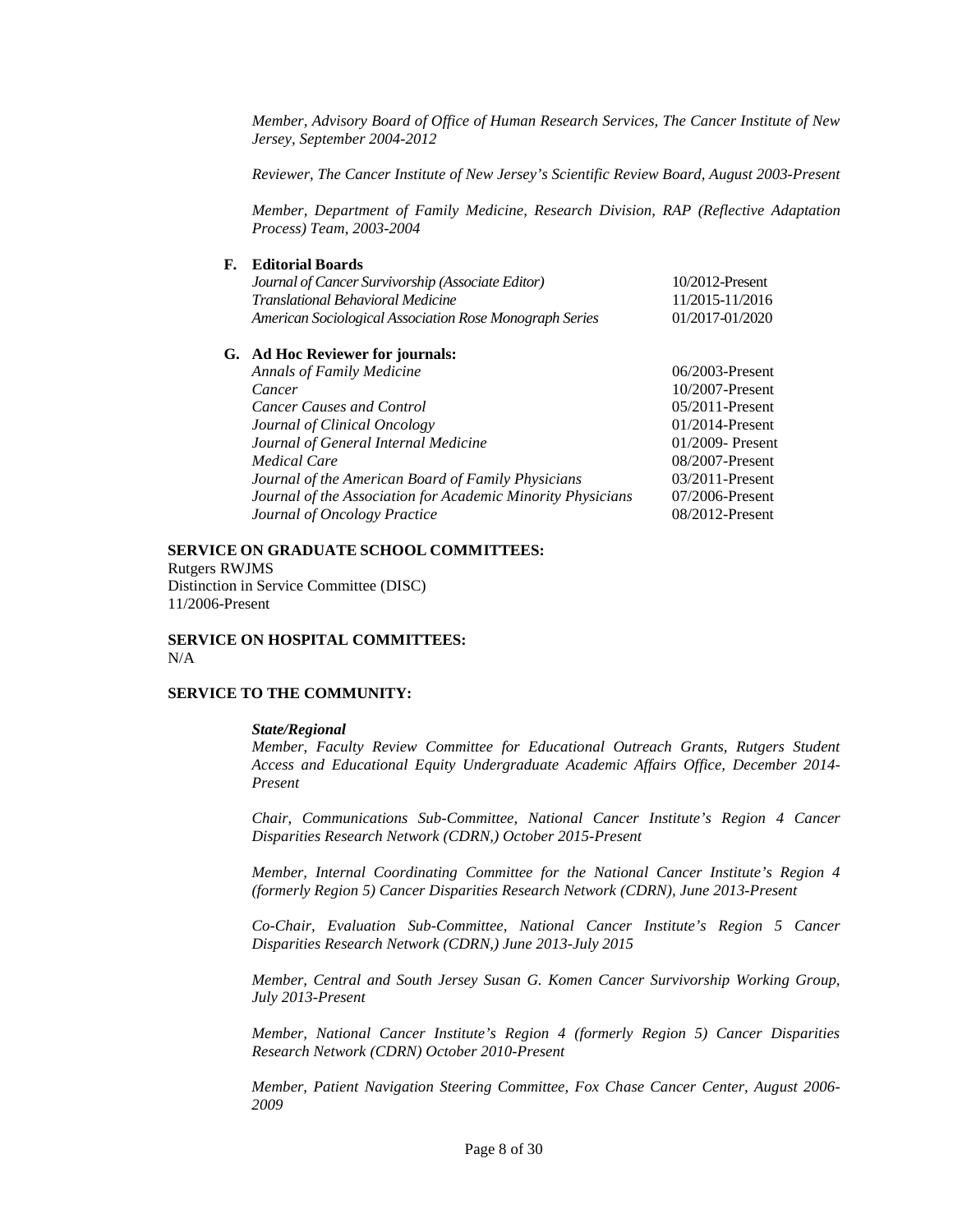*Adjunct Associate Member, Division of Population Science, Fox Chase Cancer Center, Philadelphia, PA, March 2007-Present*

*Planning Committee, New Jersey Dialogue for Action on Colorectal Cancer, March 2006- June 2007*

*Chair, IMPACT-NJ Researcher Intervention Work Group, March 2006-2009*

*Advisor, Susan G. Komen Breast Cancer Foundation Central & South Jersey Affiliate, 211 Hotline Project, March 2006-February 2008*

*National Planning Committee Member, Cancer, Culture, and Literacy Conference, H. Lee Moffitt Cancer Center, Tampa, FL, 2004*

*Member, Advisory Board for the IMPACT (Improve Participation and Access to Clinical Trials) Program of the 100 Black Men of New Jersey and the New Jersey Commission on Cancer Research, 2003-Present*

*Member, Cancer Prevention and Control Group of the New Jersey Commission on Cancer Research, 2003-present* 

*Co-chair, The Cancer Institute of New Jersey's Health Disparities Research Conference entitled, "Tackling Cancer Disparities in New Jersey: Research, Resources, and Opportunities," October 2003*

*Local*

*Co-Leader, Troop 60513, Girl Scouts Heart of New Jersey Council, September 2007-August 2017*

*Member, Advisory Board for the Sister's Network of Central New Jersey, an African American Breast Cancer Survivors' Organization, 2003-2015*

*Member, Healthier New Brunswick 2010 Task Force, January 2001-Present*

*Member, Middlesex County Community Cancer Awareness Coalition, Member, January 2000-October 2005*

*Member, Breast Health Task Force, American Cancer Society for Middlesex and Mercer Counties, January 2000-October 2005*

## **SPONSORSHIP (Primary Mentorship) OF CANDIDATES FOR POSTGRADUATE DEGREE TRAINING:**

Brian Gonzalez Ph.D., 2015-2021 (funded by National Cancer Institute career development grant K01 CA211789)

Stacy Davis Ph.D., 2016-2018 (funded through a National Cancer Institute Continuing Umbrella of Research Experiences (CURE) career diversity supplement to R01CA176838)

Manuel Jimenez, M.D., M.P.H., 2014- (K23 application to NICHD pending review in 10/2017)

Justine Wu, M.D., M.P.H., 2014-2015 (K23 application to NICHD was reviewed February 2015 and received a score of 17 on the  $1<sup>st</sup>$ submission.)

Allison Christian Ed.D., 2014-2017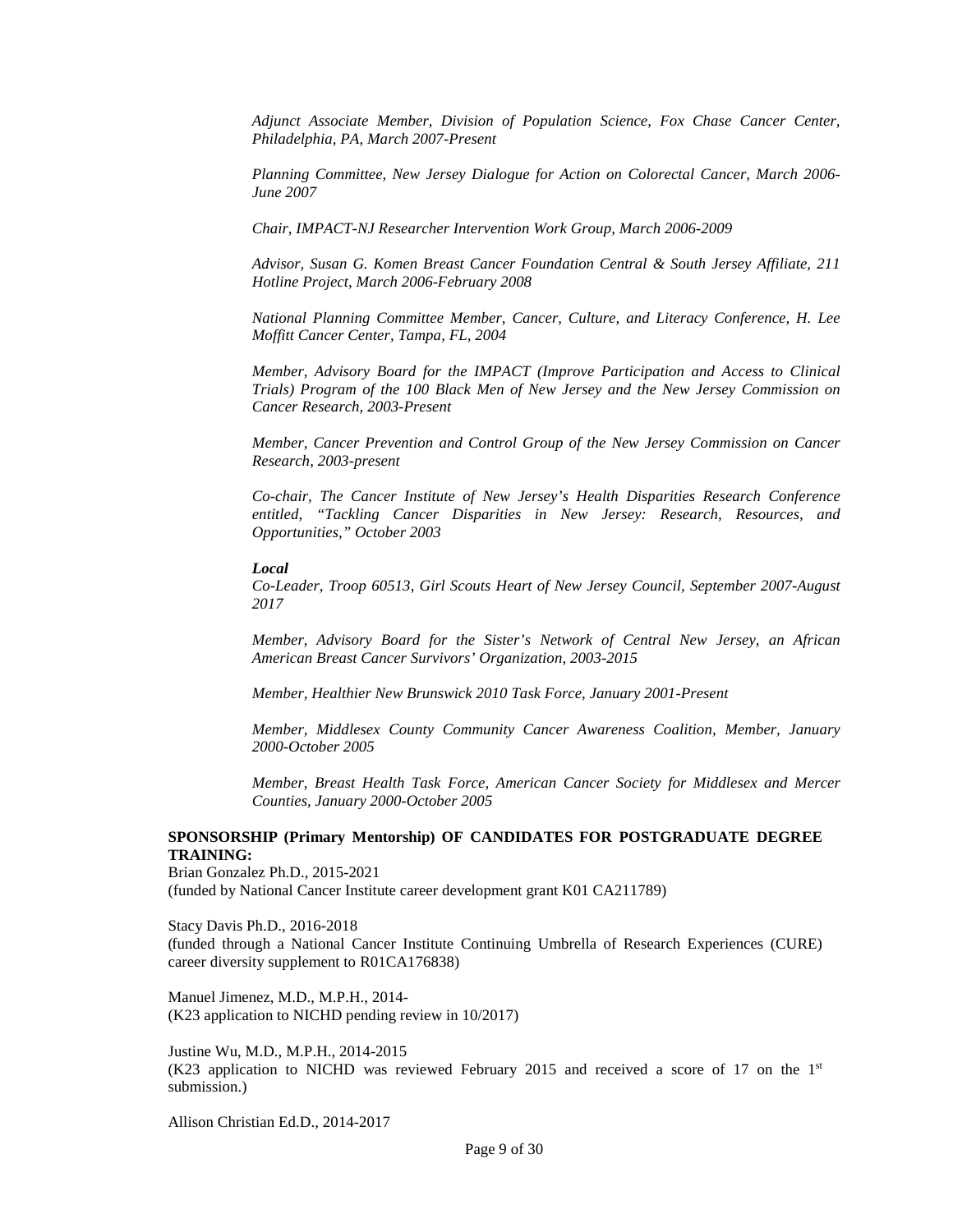(funded through a National Cancer Institute Continuing Umbrella of Research Experiences (CURE) career re-entry supplement to R01CA176838-02S1)

Heather Lee, Ph.D., 2014-

(funded through a Federal Loan Repayment Grant 2014-2016)

### **SPONSORSHIP (Primary Mentorship) OF POSTDOCTORALFELLOWS:**

Anuli Ojoku Dr. Ph., 2013-2014 (co-mentor with Dr. Suzanne Miller at Fox Chase Cancer Center funded through a National Cancer Institute Continuing Umbrella of Research Experiences (CURE) supplement to R01CA158019)

## **TEACHING RESPONSIBILITIES:**

### **A. Lectures or Course Descriptions**

*Rutgers University, Graduate Qualitative Research Methods, Rutgers University Sociology Graduate Program, Computer Assisted Qualitative Data Analysis Software, Fall 2003, lecturer, 3 hrs*

*UMDNJ-RWJMS, NRSA Health Services Research Fellowship Forum, UMDNJ-RWJMS Family Medicine Department, Comparing Qualitative Data Analysis Packages: ATLAS.ti vs. NVIVO, Fall 2003, lecturer, 2 hrs*

*Rutgers University, Rutgers University Project L/EARN Health Science Graduate Preparation Program, Qualitative Methods, July 2003- 2016, Invited Lecturer for Summer Series, 19.5 hours*

*UMDNJ-RWJMS, Survey Research and Qualitative Methods, CINJ Population Science Program, March 2008, Speaker, 1 hour*

*Rutgers University, Pursuing Non-Traditional and Non-Academic Career Paths, Post-Doctoral Fellows Seminar, Institute for Health, Health Care Policy and Aging Research, Rutgers University, New Brunswick NJ, November 2008, Panel member/Speaker, 1.5 hrs*

*Rutgers University, Center for State Health Policy, New Brunswick NJ, Qualitative Analysis Using ATLAS.ti, May 2009, Invited Lecturer, 2 hrs*

*Rutgers University, Women in Science, Engineering and Mathematics Science and Health Fair, New Brunswick NJ, Cancer and Health Disparities: Opportunities for Research, October 2009, Invited Panel Member, 2 hrs*

*UMDNJ-RWJMS, Department of Family Medicine and Community Health Post Doctoral Fellowship Program, Somerset NJ, NIH Career Development Awards, April 2010-March 2011, Invited lecturer, 6 hrs*

*UMDNJ-SPH, Department of Health Education and Behavioral Science, UMDNJ-School of Public Health, Qualitative Methods, November 2010, 2011, October 2013, October 2014, 8 hrs*

*UMDNJ-RWJMS MS Clinical and Translational Science Funding for Research Course, NIH Career Development Awards, Spring 2010, 2012, 2013, 2014 Invited lecturer, 8 hrs*

*UMDNJ-SPH, Graduate Seminar in Cancer Prevention and Control, Department of Health Education and Behavioral Science, Cancer Survivorship, April 2013, July 2014 Invited lecturer, 4 hrs*

**B. Research Training (other than Primary Mentorship) Post Doctoral Fellows:**

Sonja Haywood, MD (2002-2004) Denise Young, MD (2003-2005)

Page 10 of 30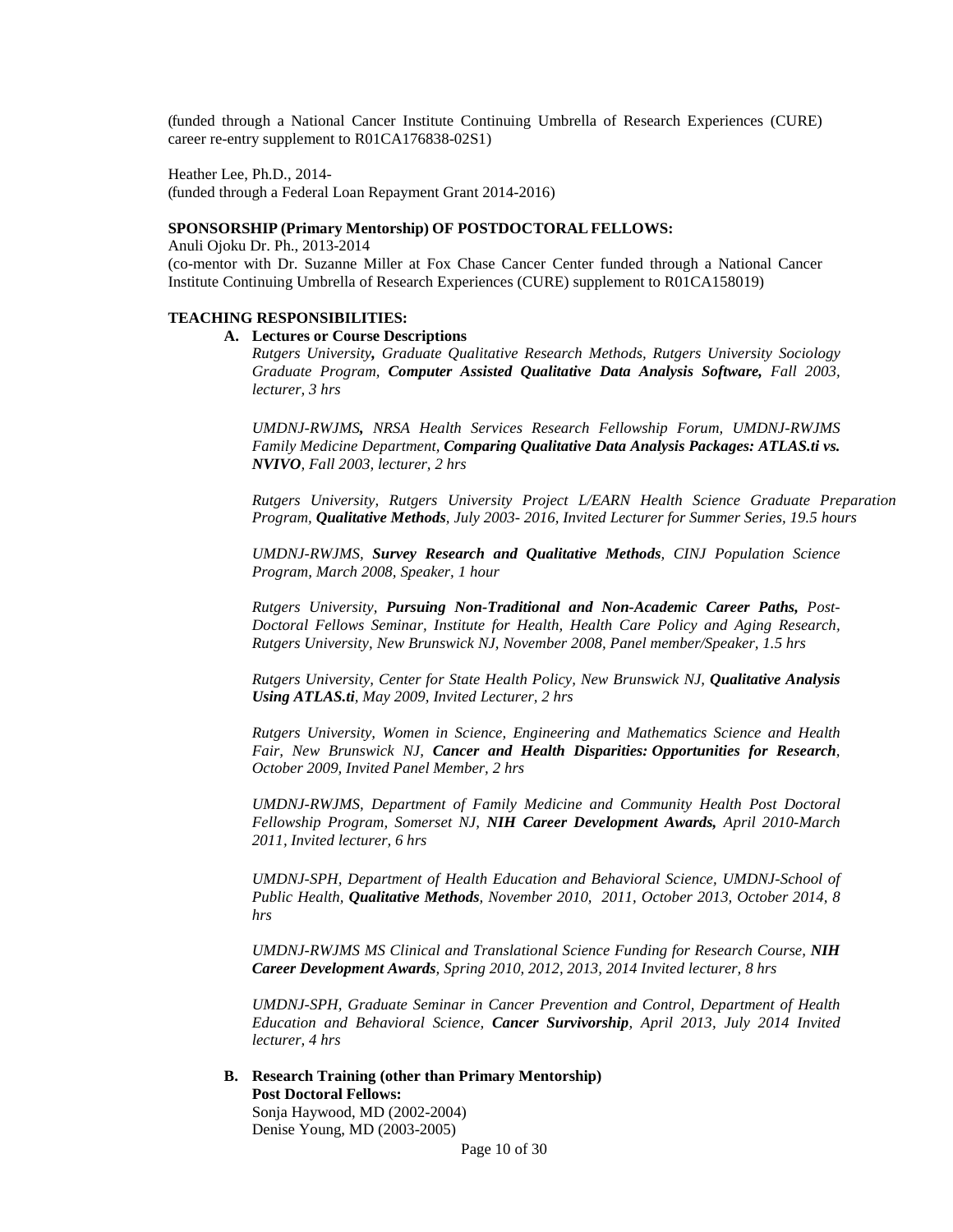Oliver Lontok, MD MPH (2005-2008) Sandra Echeverria, PhD (2006-2008) Ellen Rubinstein, PhD (2014-2016)

#### **Pre Doctoral Students:**

| <b>Undergraduate Research Trainees</b> |                                        |              |
|----------------------------------------|----------------------------------------|--------------|
| Dana Momperousse                       | Project L/EARN Mentor                  | 2003-2004    |
| Anabelle Layugan                       | Project L/EARN Mentor                  | 2006         |
| Ayana April                            | Project L/EARN Mentor                  | 2007-2008    |
| Temi Adegbola                          | Project L/EARN Mentor                  | 2008         |
| Aneesah McClinton                      | Project L/EARN Mentor                  | 2010         |
| Stephanie Jimenez                      | Project L/EARN Mentor                  | 2012         |
| Veronica Vargas                        | Project L/EARN Mentor                  | 2013         |
| Cara Kubinak                           | <b>Bloustein Mentor</b>                | 2013         |
| Andrew Barra                           | Project L/EARN Mentor                  | 2014         |
| Erica Sousa                            | <b>Bloustein Mentor</b>                | 2015         |
| Tina Agarwal                           | <b>Aresty Mentor</b>                   | 2016         |
| Eirene Oji                             | Project L/EARN Mentor                  | 2017         |
| <b>Graduate Research Trainees</b>      |                                        |              |
| Dana Momperousse MPH                   | MPH Internship Advisor                 | 2004-2007    |
| <b>Tracey Richardson MPH</b>           | MPH Internship Advisor                 | 2004         |
| Michelle Kennedy MPH                   | <b>MPH Fieldwork Advisor</b>           | 2005         |
| Marsha Gordon MPH                      | MPH Internship Advisor                 | 2005-2007    |
| Lydia Louis MPH, PhD                   | MPH Internship Advisor                 | 2006         |
| Mafudia Bangura (Suaray) MPH, MD       | MPH Internship Advisor                 | 2007-2008    |
| Rebekah Lee MS                         | <b>GSBS Capstone Mentor</b>            | 2010-2011    |
| Meshya Patel MS                        | <b>GSBS Capstone Mentor</b>            | 2011-2012    |
| Jennifer Hemler PhD                    | <b>Doctoral Dissertation Committee</b> | 2008-2014    |
| Tyree Oredein DrPh                     | <b>Doctoral Dissertation Committee</b> | 2010-2015    |
| Lauren Munck MS                        | <b>GSBS Capstone Mentor</b>            | 2012-2013    |
| Fatima Dema MS                         | <b>GSBS</b> Capstone Mentor            | 2013-2014    |
| Alexandria Wells MS                    | <b>GSBS Capstone Mentor</b>            | 2013-2014    |
| <b>Paulette Forbes PhDc</b>            | <b>Doctoral Dissertation Committee</b> | 2013-Present |
| Denalee O'Malley PhDc                  | <b>Doctoral Dissertation Committee</b> | 2013-2017    |
| Megan Measday MPH                      | <b>MPH Faculty Advisor</b>             | 2014-2016    |
| Colin Scott MS                         | <b>GSBS Capstone Mentor</b>            | 2014-2015    |
| Herman Chadha MS                       | <b>GSBS Capstone Mentor</b>            | 2015-2016    |

### **CLINICAL RESPONSIBILITIES:** N/A

#### **GRANT SUPPORT:**

### **A. Principal Investigator**

## *Research*

1. National Cancer Institute, *Extended Cancer Education for Longer-term Survivors (EXCELS*) *in Primary Care, #* R01 CA176838-01A1, 9/30/2013-08/31/2018, \$3,235,412

Christina Spoleti GSBS Capstone Mentor 2016-Present Rahwana Amare RWJMS MSI 2017-Present

- 2. National Cancer Institute, *RCT of an online multimedia program to boost coping & function for Pca survivors*, # R01-CA158019-01, RWJMS subcontract from Fox Chase Cancer Center, 08/09/2011-05/31/2017, \$453,889
- 3. American Cancer Society, *Evaluation and User Testing of Springboard Beyond Cancer*, research contract, 09/01/2016-12/37/2016, \$37,500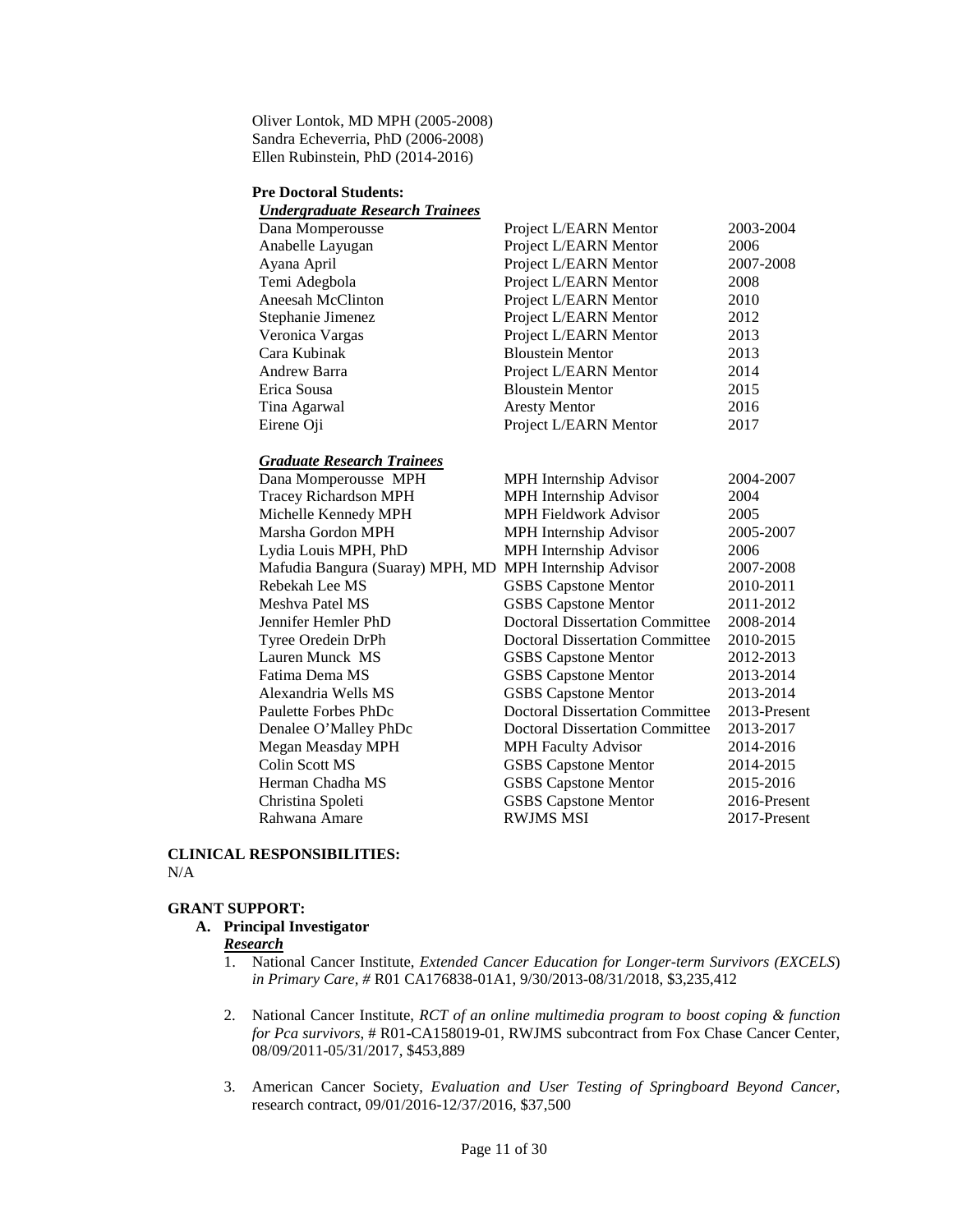- 4. Centers for Medicare and Medicaid Services, New Jersey State Innovation Model (SIM) Design Award, PI: Joel Cantor (Shawna Hudson PI for Project 2), Project 2: Healthcare Delivery Transformation Resource Center, 02/01/15-01/31/16, \$500,000 [Project 2 total], total application \$3,000,000 [total]
- 5. The Cancer Institute of New Jersey, Cancer Prevention and Control Developmental Funds, *Understanding Barriers to Care for Community Treated Cancer Survivors,* 05/01/11- 04/30/2014, \$50,000
- 6. National Cancer Institute, Research Grant # R03-CA154063-01A1, *Predictors of Follow-Up Care Seeking Among Breast and Prostate Cancer Survivors*, 03/01/2011-02/28/2014, \$173,827
- 7. National Cancer Institute, Research and Training Grant # K01 CA131500-01A1, *Life After Cancer: Examining Survivor Transitions From Specialist to Primary Care*, 08/01/08- 07/31/2014, \$643,361
- 8. The Cancer Institute of New Jersey, Research Developmental Funds, Department of Defense DAMD17-01-1-0755, *Life After Cancer: Examining Survivor Transitions From Specialist to Primary Care" Study 1 Qualitative Data Collection and Survey Development*, 08/01/08- 07/31/2010, \$65,000
- 9. New Jersey Commission on Cancer Research, Research Grant# 03-04-CCR-S0, *Addressing Cancer Disparities in a Family Practice Setting*, 6/01/03-5/31/04, \$100,000

## *Education/Training*

- 1. National Cancer Institute, Diversity Supplement to *Extended Cancer Education for Longerterm Survivors (EXCELS*) *in Primary Care, #* R01 CA176838-04S1, 09/01/2016-08/31/2018, \$347,933 (Dr. Stacy Davis SPH junior faculty mentee)
- 2. National Cancer Institute, Re-entry Supplement to *Extended Cancer Education for Longerterm Survivors (EXCELS*) *in Primary Care, #* R01 CA176838-02S1, 09/01/2014-08/31/2016, \$267,530 (Dr. Allison Christian SPH junior faculty mentee)
- 3. Johnson and Johnson, Community Education Grant, *Body and Soul +*, 02/01/2011- 01/31/2013, \$144,000
- 4. New Jersey Commission on Cancer Research, Graduate Student Cancer Fellowship, *The use of patient navigators in increasing enrollment onto breast cancer clinical trials,* 09/07-08/08, \$14,000, PI/Mentor (Mafudia Bangura mentee)
- 5. New Jersey Commission on Cancer Research, Summer Fellowship Grant, *Understanding Cancer Clinical Trial Barriers: training in survey design and measurement*, 07/01/06- 09/30/06, \$4,000, PI/Mentor (Student: Lydia Louis, MPH)

# **B. Co-Investigator**

- 1. National Cancer Institute, co-PIs: Manne S and Kirstein L, *Facilitating Informed Decisions for Contralateral Prophylactic Mastectomy*, R21CA187643, 08/15/2015 – 07/31/2017, \$259,496 [total]
- 2. National Cancer Institute, PI: Crabtree BF, *PCMH Implementation Strategies: Implications for Cancer Survivor Care*, R01 CA176545, 9/1/2014 – 8/31/2017, \$2,288,476 [total]
- 3. National Institutes on Minority Health and Health Disparities, PI: Francis Weng, *Modifiable factors affecting racial disparities in live kidney donation, RMD007664A, R01 mechanism,* 07/10/2014-03/31/19, \$349,524 [annual], \$1,687,375 [total]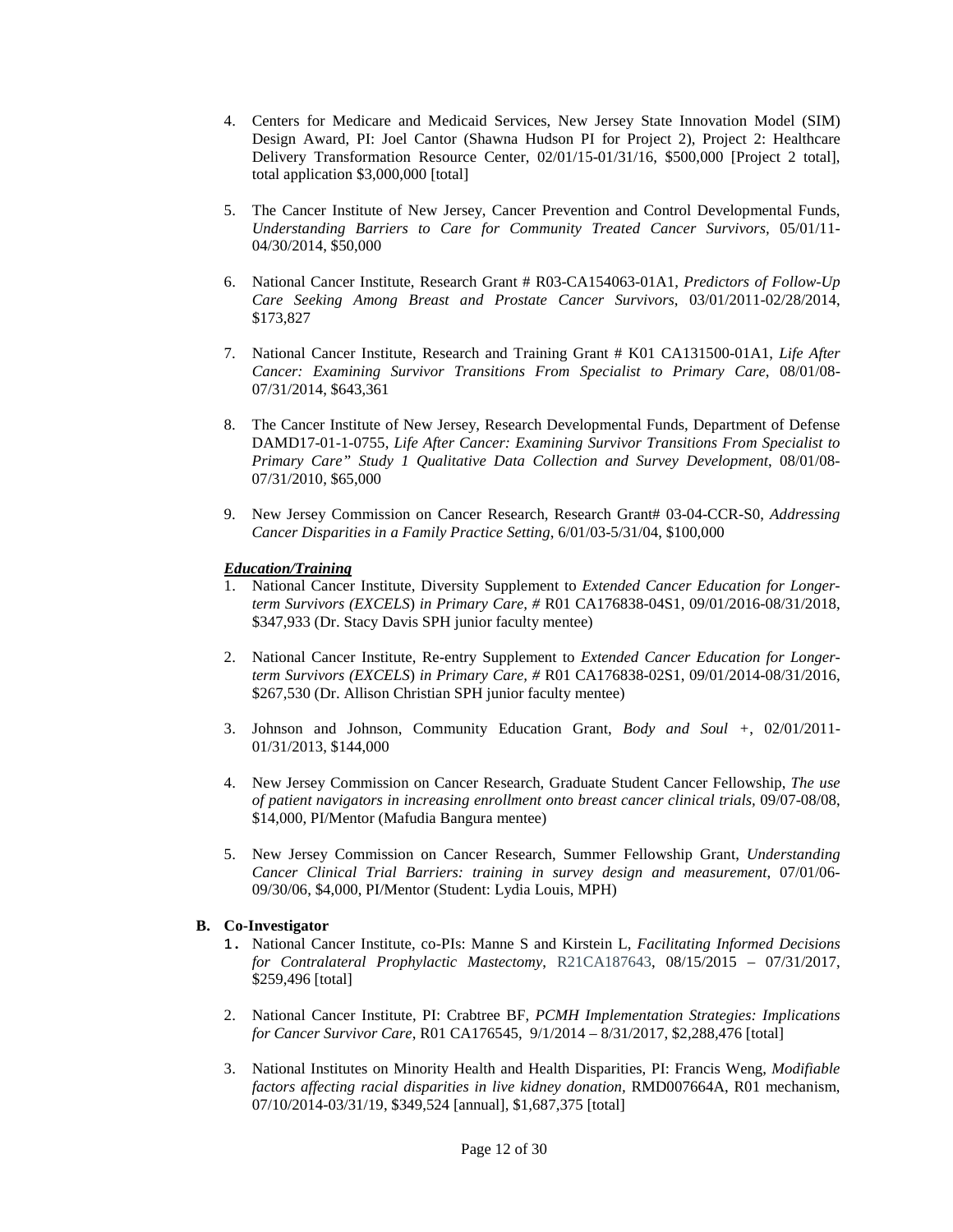- 4. Rutgers Cancer Institute of New Jersey, Cancer Prevention and Control Developmental Funds, PI: Rula Btoush, *Engaging healthcare providers to reduce disparities in HPV vaccination among low-income adolescents in the Greater Newark area*, 06/01/16- 05/30/2017, \$50,000
- 5. Robert Wood Johnson Foundation, PI: Clark E, *Using Systems Engineering Analyses to Optimize Workforce Redesign in Primary Care,* 10/1/2013 – 9/30/2015, \$149,990
- 6. National Cancer Institute, # R21-CA164913-01A1, *Measurement of Tobacco Use among South Asians in the U.S.*, 09/11/2012 – 08/31/2015, \$207,495
- 7. National Cancer Institute, # R03-CA165801-01A1, *Social Influences on Indoor Tanning Behavior in Young Women*, 08/01/2012 – 07/31/2014, \$140,662
- 8. The Cancer Institute of New Jersey, Cancer Prevention and Control Developmental Funds, *Skin Cancer-Related Beliefs and Behaviors Among U.S. Hispanics*, 05/01/11-04/30/2013, \$50,000
- 9. The Cancer Institute of New Jersey, Cancer Prevention and Control Developmental Funds, *A Media Literacy Indoor Tanning Intervention*, 08/01/11-07/31/2013, \$50,000
- 10. The Cancer Institute of New Jersey, *Older Breast Cancer Survivors: How Health Beliefs Affect their Decisions about Preventive Care and Treatment*, 08/01/2009-07/31/2011, \$95,000
- 11. American Cancer Society, Research Scholar Grant # 07-291-01CPHPS, *Factors of Racially Disparate Breast Cancer Treatment*, 07/01/07-06/30/11, \$669,000
- 12. Centers for Medicare & Medicaid Services, Demonstration Project, *Addressing Disparities in Cancer Care for Latino Medicare Beneficiaries*, 09/01/2006-03/14/2010, \$2,852,878, Research Methodologist
- 13. National Cancer Institute, *Enhancing Colorectal Cancer Screening through Learning Teams,* 07/01/2005-04/30/2010, \$3,046,575, Outcomes Coordinator
- 14. Susan G. Komen Breast Cancer Foundation, Research Grant, *Non-clinical factors in disparate treatment for early breast cancer*, 05/01/06-04/30/09, \$248,926
- 15. National Heart, Lung, and Blood Institute, Research Grant# R01 HL70800, *Trial to Enhance Adherence to Multiple Guidelines*, 2002-2007, \$2,444,122
- 16. The Cancer Institute of New Jersey, Cancer Control & Prevention RFA Mechanism, Barriers and Incentives to Participation in Cancer Clinical Trials by New Jersey African Americans, Hispanics, and Medically Underserved Whites, 03/01/05 – 02/28/06, \$65,000
- 17. Department of Defense, Grant# DAMD17-01-1-0755, The Dean and Betty Gallo Prostate Cancer Center: Expansion Plan, 7/1/03 – 6/30/05, \$590,675
- 18. Centers for Disease Control, Research Grant# MM-0652-04/04, *Understanding Disparities in Influenza Immunizations*, 10/1/03 – 9/30/04, \$174,655
- 19. New Jersey Commission on Cancer Research, Post Doctoral Research Fellowship, *Physician Views About Cancer Clinical Trial Research*, 7/01/01-6/30/03, \$53,950, Post Doctoral Fellow
- 20. Social Science Research Council, Sexuality Research Fellowship Program, Dissertation Fellowship, *Watching Sex on TV: Reinterpreting Content Using a Sociological Gaze*, 09/97- 08/98, \$34,000, Dissertation Fellow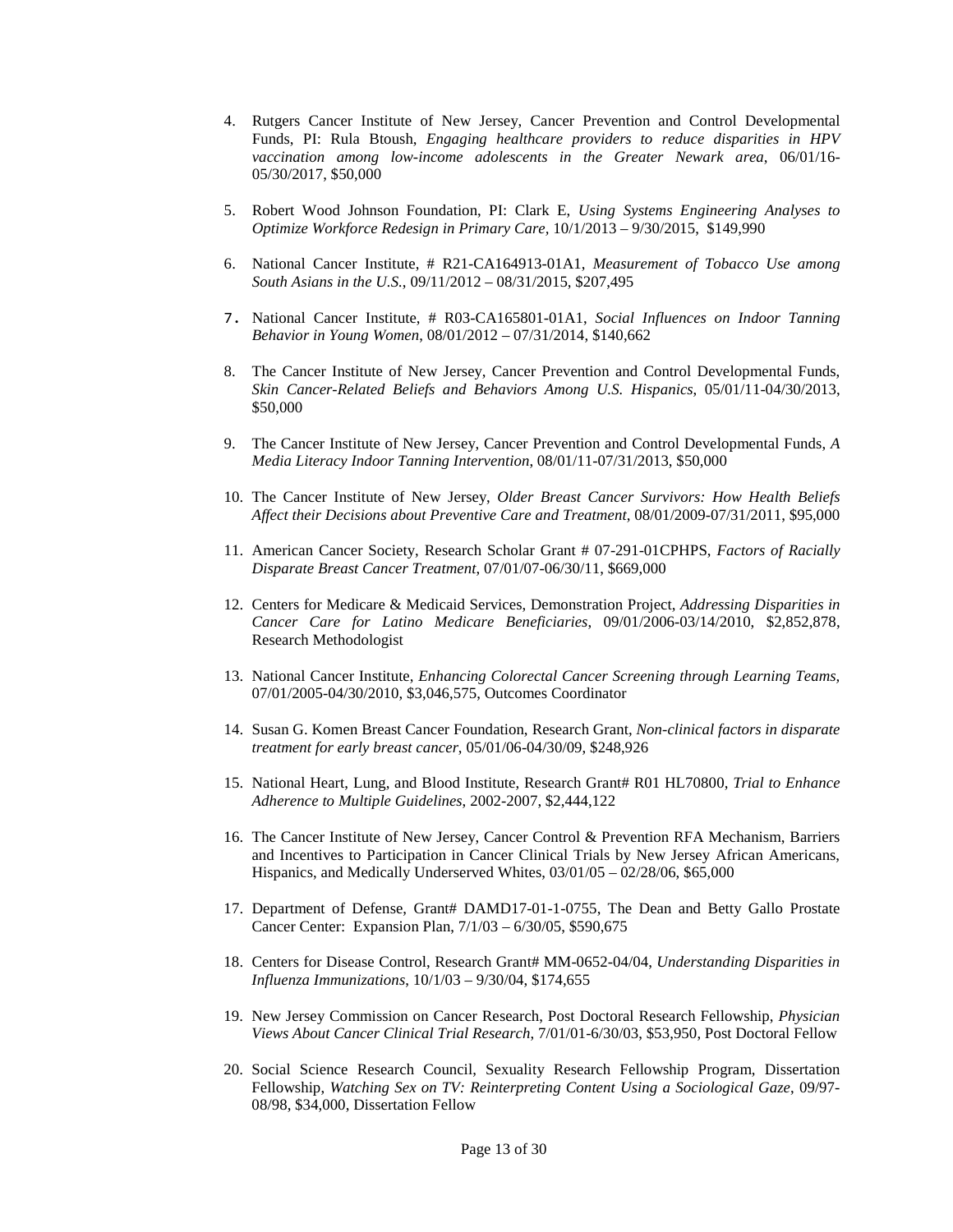# *Education/Training*

- 1. National Cancer Institute, Education Grant, *Expand Community Outreach Capacity for Tobacco Cessation in the South Asian Community–Cancer Center Support Grant Supplement,* 10/01/12-09/30/13, \$150,000, Co-Investigator
- 2. National Cancer Institute, Education Grant, *Expand Community Outreach Capacity for Tobacco Cessation in the South Asian Community–Cancer Center Support Grant Supplement,* 10/01/11-09/30/12, \$150,000, Co-Investigator
- 3. National Cancer Institute, Education Grant, *Expand Community Outreach Capacity for Tobacco Cessation in the South Asian Community–Cancer Center Support Grant Supplement,*  \$200,000, 10/01/10-09/30/11, Project Director
- 4. Susan G. Komen Breast Cancer Foundation North Jersey Affiliate, Education Grant, *Use and evaluation of an ethnically-matched patient navigator to increase minority patient recruitment to breast cancer clinical trials*, 04/01/07-03/31/09, \$130,000, Evaluator
- 5. Susan G. Komen Breast Cancer Foundation North Jersey Affiliate, Education Grant, *Moving Forward*, 04/01/07-03/31/09, \$130,000, Evaluator
- 6. Centers for Medicare & Medicaid Services, Research Grant, *Assessing Colorectal Cancer Knowledge and Improving Screening Rates Among Older Minorities in the City of Newar*k, 10/1/04-9/30/06, \$231,025, Research Methodologist
- 7. Novartis Pharmaceuticals, *Overcoming Barriers to Minority Enrollment in Clinical Trials*, 06/98-07/02, \$500,000, Researcher (11/00-06/01), Co-Investigator (06/01-07/02)

## **C. Pending**

1. National Institutes of Health, New Jersey Alliance for Clinical and Translational Science: NJ ACTS, U54, PI: Reynold Panettieri, Core C. Project Lead: Shawna Hudson (C. Community and Collaboration), 09/01/2017-08/31/2022, \$582,549 [core direct]

### **PUBLICATIONS:**

- A. Refereed Original Articles in Journals
	- (\* qualitative publication; underline indicates mentee/student/trainee)
	- 1. Rubinstein EB, Miller WL, **Hudson SV**, Howard J, O'Malley D, Tsui,J, Lee HS, Bator A, Crabtree BF. Cancer Survivorship Care in Advanced Primary Care Practices: A Qualitative Study of Challenges and Opportunities. JAMA Internal Medicine. In press.\*
	- 2. Clark EC, Howard J, Ferrante JM, Heath C, Li, K, Albin S, **Hudson SV**. Optimizing the Care Coordinator Role in Primary Care: A Qualitative Case Study. Quality Management in Health Care. In press.\*
	- 3. O'Malley D, Dewan AA, Ohman-Strickland PA, Gundersen DA, Miller SM, **Hudson SV**. Determinants of patient activation in a community sample of breast and prostate cancer survivors. Psycho-oncology. 2017. doi: 10.1002/pon.4387. PubMed PMID: 28133892.
	- 4. Christian AH, O'Malley D, Barac A, Miller SM, **Hudson SV**. Cardiovascular risk and communication among early stage breast cancer survivors. Patient education and counseling. 2017. doi: 10.1016/j.pec.2017.02.010. PubMed PMID: 28215826.\*
	- 5. Nekhlyudov L, O'Malley DM, **Hudson SV**. Integrating primary care providers in the care of cancer survivors: gaps in evidence and future opportunities. Lancet Oncol. 2017;18(1):e30-e8. doi: 10.1016/S1470-2045(16)30570-8. PubMed PMID: 28049575.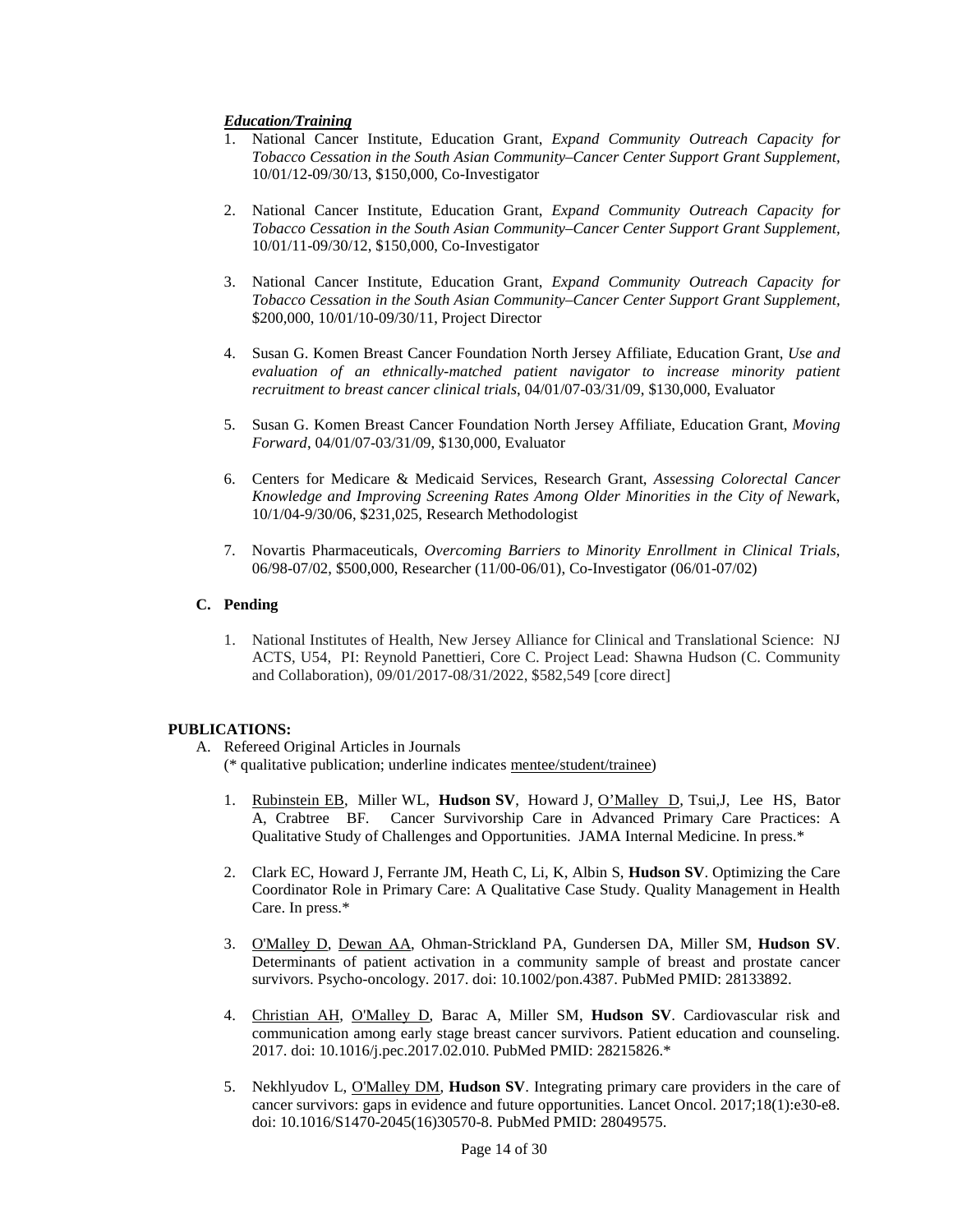- 6. O'Malley D, **Hudson SV**, Nekhlyudov L, Howard J, Rubinstein E, Lee HS, Overholser LS, Shaw A, Givens S, Burton JS, Grunfeld E, Parry C, Crabtree BF. Learning the landscape: implementation challenges of primary care innovators around cancer survivorship care. Journal of cancer survivorship : research and practice. 2017;11(1):13-23. doi: 10.1007/s11764-016-0555-2. PubMed PMID: 27277895; PMCID: 5145775.\*
- 7. **Hudson SV**, Ohman-Strickland PA, Bator A, O'Malley D, Gundersen D, Lee HS, Crabtree BF, Miller SM. Breast and prostate cancer survivors' experiences of patient-centered cancer follow-up care from primary care physicians and oncologists. Journal of cancer survivorship: research and practice. 2016. doi: 10.1007/s11764-016-0537-4. PubMed PMID: 27034260.
- 8. Stapleton JL, Manne SL, Greene K, Darabos K, Carpenter A, **Hudson SV**, Coups EJ. Sociocultural experiences, body image, and indoor tanning among young adult women. J Health Psychol. 2016. doi: 10.1177/1359105316631198. PubMed PMID: 26929174.\*
- 9. Stapleton JL, Tatum KL, Devine KA, Stephens S, Masterson M, Baig A, **Hudson SV**, Coups EJ. Skin Cancer Surveillance Behaviors Among Childhood Cancer Survivors. Pediatric blood & cancer. 2016; 63(3):554-7. doi: 10.1002/pbc.25811. PubMed PMID: 26513138; PMCID: 4724328.
- 10. Chaudhary S, Coups EJ, **Hudson SV,** Tomlinson-Clarke S. Evaluating Characteristics and Outcomes of Underrepresented Students Selecting Biomedical Laboratory Research Internship Programs. *Journal of Women and Minorities in Science and Engineering*.. 2015; 21(3), 239-254.
- 11. Manne S, **Hudson SV**, Baredes S, Stroup A, Virtue SM, Paddock L, Kalyoussef E. Survivorship care experiences, information, and support needs of patients with oral and oropharyngeal cancer. Head & neck. 2016;38 Suppl 1:E1935-46. doi: 10.1002/hed.24351. PubMed PMID: 26788714; PMCID: 4844877.
- 12. Christian AH, **Hudson SV**, Bator A, Miller SM, Ferrante JM. Perceptions of Primary Care among Breast Cancer Survivors: The Effect of Weight Status. *Health Services Research & Managerial Epidemiology.* 2015 Jan-Dec; 2. PubMed PMID: 26120589; PubMed Central PMCID: PMC4480862.
- 13. Stapleton JL, Darabos K, Carpenter A, Lewis MJ, Greene K, **Hudson SV**. Indoor tanning users' experiences with tanning salon direct to consumer marketing*. Journal of the American Academy of Dermatology.* 2015 Jun; 72 (6): 1092-1094. PMID: 25981012. PubMed Central PMCID: PMC4524539.\*
- 14. **Hudson SV,** O'Malley DM, Miller SM. Achieving optimal delivery of follow-up care for prostate cancer survivors: improving patient outcomes. *Journal of Patient Related Outcome Measures*. 2015 Mar 19;6:75-90. PMID: 25834471; PubMed Central PMCID: PMC4372007
- 15. Miller SM, **Hudson SV**, Hui SK, Diefenbach M, Fleisher L, Raivitch S, Belton T, Roy G, Njoku A, Scarpato J, Viterbo R, Buyyounouski M, Miyamoto C, Denlinger C, Baman J, Reese A. Development and Preliminary Testing of PROGRESS: A Web-based Education Program for Prostate Cancer Survivors Transitioning from Active Treatment*. Journal of Cancer Survivorship.* 2015 Feb;9(3):541-53. PubMed PMID: 25697335; PubMed Central PMCID: PMC4537811.\*
- 16. O'Malley DM, **Hudson SV**, Ohman-Strickland PA, Bator A, Lee HS, Gundersen DA, Miller SM. Follow-up Care Education and Information: Identifying Cancer Survivors in Need of More Guidance. *Journal of Cancer Educ.* 2014 Dec 20, PMID: 25524391. PubMed Central PMCID: PMC4475492.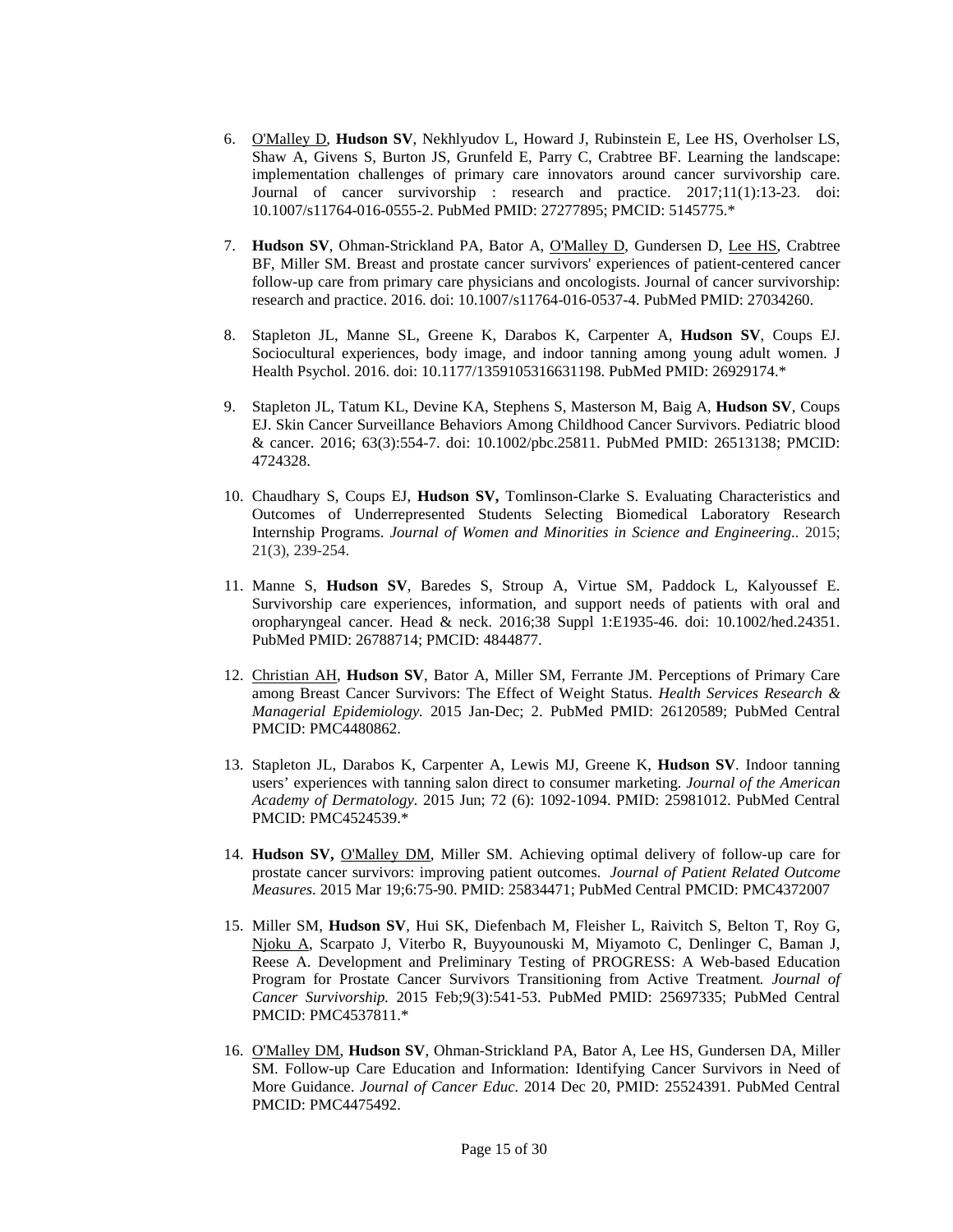- 17. Evans K, **Hudson SV**. Engaging the Community to Improve Nutrition and Physical Activity Among Houses of Worship. *Preventing Chronic Disease*. 2014;11:E38. PubMed PMID: 24625362; PubMed Central PMCID: PMC3958142\*
- 18. Coups EJ, Stapleton JL, Manne SL, **Hudson SV**, Medina-Forrester A, Rosenberg SA, Gordon M, Tatum KS, Robinson JK, Natale-Pereira A, Goydos JS. Psychosocial correlates of sun protection behaviors among U.S. Hispanic adults. *Journal of Behavioral Medicine*. Feb 2014; PubMed PMID: 24532153.
- 19. Mohamed NE, Chaoprang Herrera P, **Hudson S**, Revenson TA, Lee CT, Quale DZ, Zarcadoolas C, Hall SJ, and Diefenbach MA. Muscle invasive bladder cancer: Examining survivors' burden and unmet needs. *Journal of Urology.* Jan 2014;191(1):48-53 *(*Jul 30 2013 [Epub ahead of print]). PubMed PMID: 23911603.\*
- 20. **Hudson SV**. Continuous Primary Care Is Central to Comprehensive Cancer Care: Are We Ready to Meet Growing Needs? *Journal of the American Board of Family Medicine.* Nov-Dec 2013;26(6):623-5. PubMed PMID: 24204057.
- 21. Coups EJ**,** Stapleton JL, **Hudson SV,** Medina-Forrester A, Rosenberg SA, Gordon M, Natale-Pereira A, Goydos JS. Linguistic acculturation and skin cancer-related behaviors among Hispanics in the southern and western United States. *JAMA Dermatology.* Jun 1 2013;149(6):679-686. PubMed PMID: 23752366; PubMed Central PMCID: PMC3689859
- 22. Shaw EK, Ohman-Strickland PA, Piasecki A, **Hudson SV**, Ferrante JM, McDaniel RR, Jr., Nutting PA, Crabtree BF. Effects of Facilitated Team Meetings and Learning Collaboratives on Colorectal Cancer Screening Rates in Primary Care Practices: A Cluster Randomized Trial. *Annals of Family Medicine.* May-June 2013;11(3):220-228. PubMed PMID: 23690321; PubMed Central PMCID: PMC3659138\*
- 23. Coups EJ, Stapleton JL, **Hudson SV**, Medina-Forrester A, Rosenberg SA, Gordon M, Natale-Pereira A, Goydos JS. Skin cancer surveillance behaviors among US Hispanic adults. *Journal of the American Academy of Dermatology.* Apr 2013;68(4):576-584. PubMed Central PMCID: PMC3608735.
- *24.* Miller SM, **Hudson SV**, Egleston BL, Manne S, Buzaglo JS, Devarajan K, Fleisher L, Millard J, Solarino N, Trinastic J, Meropol NJ. The relationships among knowledge, selfefficacy, preparedness, decisional conflict, and decisions to participate in a cancer clinical trial. *Psychooncology.* Mar 2013;22(3):481-489. PubMed PMID: 22331643; PubMed Central PMCID: PMC3374030.
- *25.* Coups EJ, Stapleton JL, **Hudson SV**, Medina-Forrester A, Natale-Pereira A, Goydos JS. Sun protection and exposure behaviors among Hispanic adults in the United States: Differences according to acculturation and among Hispanic subgroups. *BMC Public Health.* 2012;12:985. PubMed PMID: 23153104; PubMed Central PMCID: PMC3533808.
- *26.* **Hudson SV,** Ferrante JM, Ohman-Strickland P, Hahn K, Shaw EK, Hemler J, Crabtree BF. Physician Recommendation and Patient Adherence for Colorectal Cancer Screening in Community and Academic Practice. *Journal of the American Board of Family Medicine. 2012;* Nov-Dec; 25 (6): 782-791. PubMed PMID: 23136316; PubMed Central PMCID: PMC3587147.
- *27.* **Hudson SV,** Miller SM, Hemler J, Lyle J, Ferrante JM, DiPaola R. Adult Cancer Survivors Discuss Follow-up In Primary Care: 'Not What I Want, But Maybe What I Need.' *Annals of Family Medicine*, 2012; 10(5): 418-427. PubMed PMID: 22966105; PubMed Central PMCID: PMC3438209.\*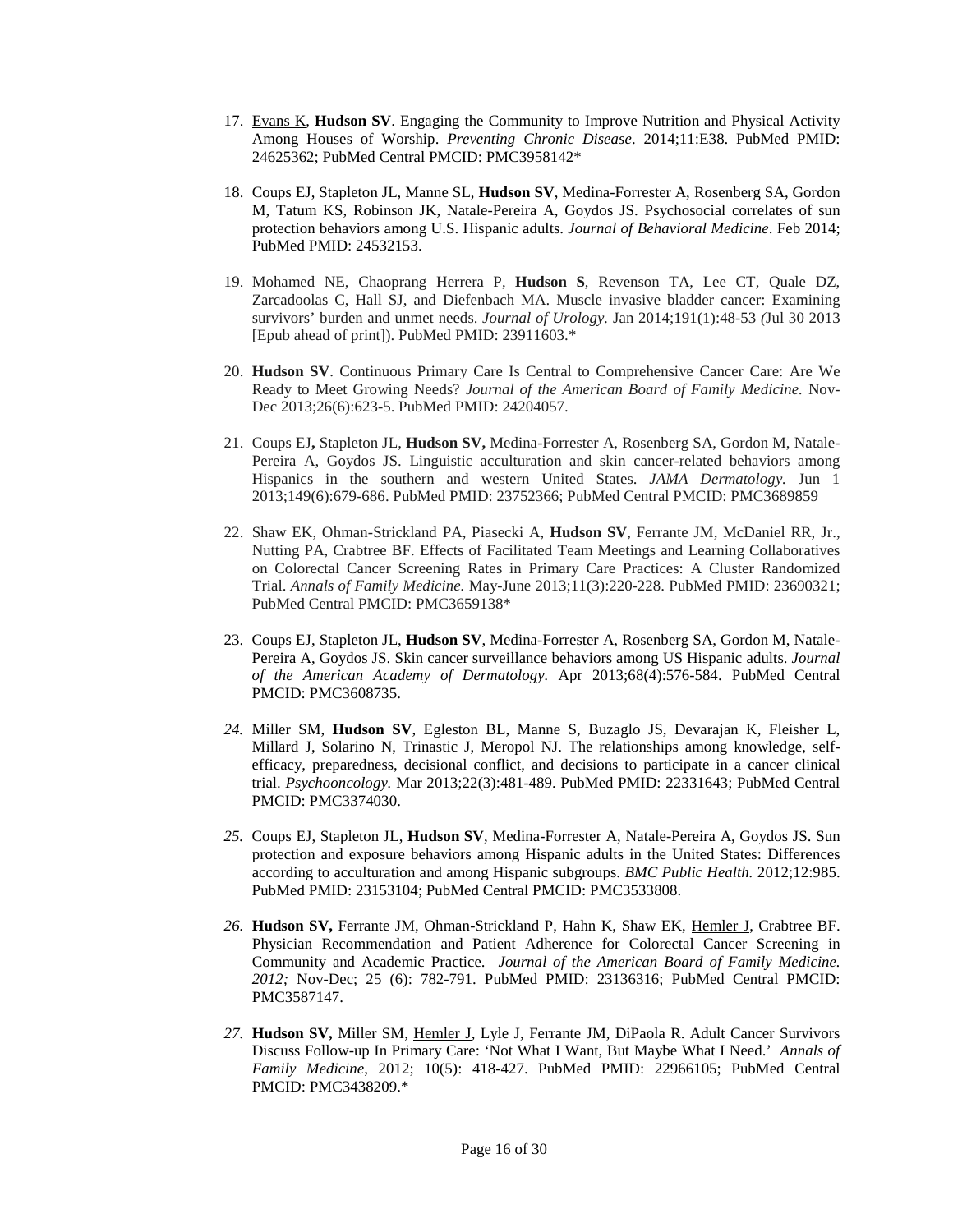- 28. Shaw EK, Howard J, Etz R, **Hudson SV,** Crabtree BF. How team-based reflection affects quality improvement implementation: a qualitative study. *Quality Management in Healthcare.*  2012; 21(2): 104-113. PubMed PMID: 22453821.\*
- 29. Coups EJ, Stapleton J, **Hudson SV**, Medina-Forrester A, Goydos JS, Natale-Pereira A. Skin Cancer Screening among Hispanic Adults in the United States: Results from the 2010 National Health Interview Survey. *Archives of Dermatology.* 2012; 148 (7): 861-863. PubMed PMID: 22801634; PubMed Central PMCID: PMC3404622.
- 30. **Hudson SV,** Miller SM, Hemler J, McClinton A, Oeffinger KC, Tallia A, Crabtree BF. Cancer Survivors and the Patient-Centered Medical Home. *Translational Behavioral Medicine.* 2012; Sept; 2 (3): 322-331. May 23 [Epub ahead of print]. PubMed PMID: 23606921; PubMed Central PMCID: PMC3628767\*
- 31. Evans K, Lewis MJ, **Hudson SV**. The Role of Health Literacy on African American and Hispanic/Latino Perspectives on Cancer Clinical Trials. *Journal of cancer education: the official journal of the American Association for Cancer Education.* Jun 2012;27(2):299-305. (2011 Dec 28 [Epub ahead of print]). PubMed PMID: 22203466; PubMed Central PMCID: PMC3712748.\*
- 32. Manne SL, Etz R, **Hudson SV**, Medina-Forrester A, Boscarino J, Bowen D, Weinberg D. A Qualitative Analysis of Couples' Communication Regarding Colorectal Cancer Screening Using the Interdependence Model. *Journal of Patient Education and Counseling* 2012; Apr; 87(1): 18-22 (2011 Aug 9 [Epub ahead of print]). PubMed PMID: 21835574; PubMed Central PMCID: PMC3403538\*
- 33. Delnevo CD, Steinberg MB, **Hudson SV**, Ulpe R, DiPaola RS. Epidemiology of Cigarette and Smokeless Tobacco Use among South Asian Immigrants in the Northeastern United States. *Journal of Oncology* 2011; May; 1-8. PubMed Central PMCID: PMC3136136.
- 34. [Balasubramanian BA,](http://www.ncbi.nlm.nih.gov/pubmed?term=%22Balasubramanian%20BA%22%5BAuthor%5D) [Chase SM,](http://www.ncbi.nlm.nih.gov/pubmed?term=%22Chase%20SM%22%5BAuthor%5D) [Nutting PA,](http://www.ncbi.nlm.nih.gov/pubmed?term=%22Nutting%20PA%22%5BAuthor%5D) [Cohen DJ,](http://www.ncbi.nlm.nih.gov/pubmed?term=%22Cohen%20DJ%22%5BAuthor%5D) [Strickland PA,](http://www.ncbi.nlm.nih.gov/pubmed?term=%22Strickland%20PA%22%5BAuthor%5D) [Crosson JC,](http://www.ncbi.nlm.nih.gov/pubmed?term=%22Crosson%20JC%22%5BAuthor%5D) [Miller](http://www.ncbi.nlm.nih.gov/pubmed?term=%22Miller%20WL%22%5BAuthor%5D)  [WL,](http://www.ncbi.nlm.nih.gov/pubmed?term=%22Miller%20WL%22%5BAuthor%5D) [Crabtree BF;](http://www.ncbi.nlm.nih.gov/pubmed?term=%22Crabtree%20BF%22%5BAuthor%5D) **[the ULTRA Study Team](http://www.ncbi.nlm.nih.gov/pubmed?term=%22the%20ULTRA%20Study%20Team%22%5BCorporate%20Author%5D)**. Using Learning Teams for Reflective Adaptation (ULTRA): Insights From a Team-Based Change Management Strategy in Primary Care. *Annals of Family Medicine* 2010; September-October; 8(5):425-432. PubMed PMID: 20843884; PubMed Central PMCID: PMC2939418.\*
- 35. Hade EM, Murray DM, Pennell ML, Rhoda D, Champion VL, Crabtree BF, Dietrich A, Dignan MB, Farmer M, Fenton JJ, Flocke S, Hiatt RA, **Hudson SV**, Mitchell M, Monahan P, Ohman-Strickland P, Shariff-Marco S, Stange K, Stewart SL, Paskett ED. Intraclass Correlation Estimates for Cancer Screening Outcomes: Estimates and Applications in the Design of Group Randomized Cancer Screening Studies. *Journal of the National Cancer Institute* 2010; 40:97-103. PubMed PMID: 20386058; PubMed Central PMCID: PMC2924625
- 36. Ohman-Strickland PA, **Hudson SV**, Piasecki A, Hahn K, Cohen D, Orzano AJ, Parchman ML, Crabtree BF. Features of the Chronic Care Model associated with behavioral counseling and diabetes care in community primary care. *Journal of the American Board of Family Medicine* 2010; 23(3): 295-305.
- 37. Ferrante JM, Balasubramanian B, **Hudson SV**, Crabtree BF.Principles of the Patient-Centered Medical Home and Preventive Services. *Annals of Family Medicine*; 2010; 8: 108- 116. PubMed PMID: 20212297; PubMed Central PMCID: PMC2834717.
- 38. **Hudson SV**, Hahn K, Ohman-Strickland P, Cunningham RC, Miller SM, Crabtree BF. Breast, Colorectal and Prostate Cancer Screening for Cancer Survivors and Non-Cancer Patients in Community Practices. *Journal of General Internal Medicine* 2009; 24 (10):487-90. PubMed PMID: 19838855; PubMed Central PMCID: PMC2763158.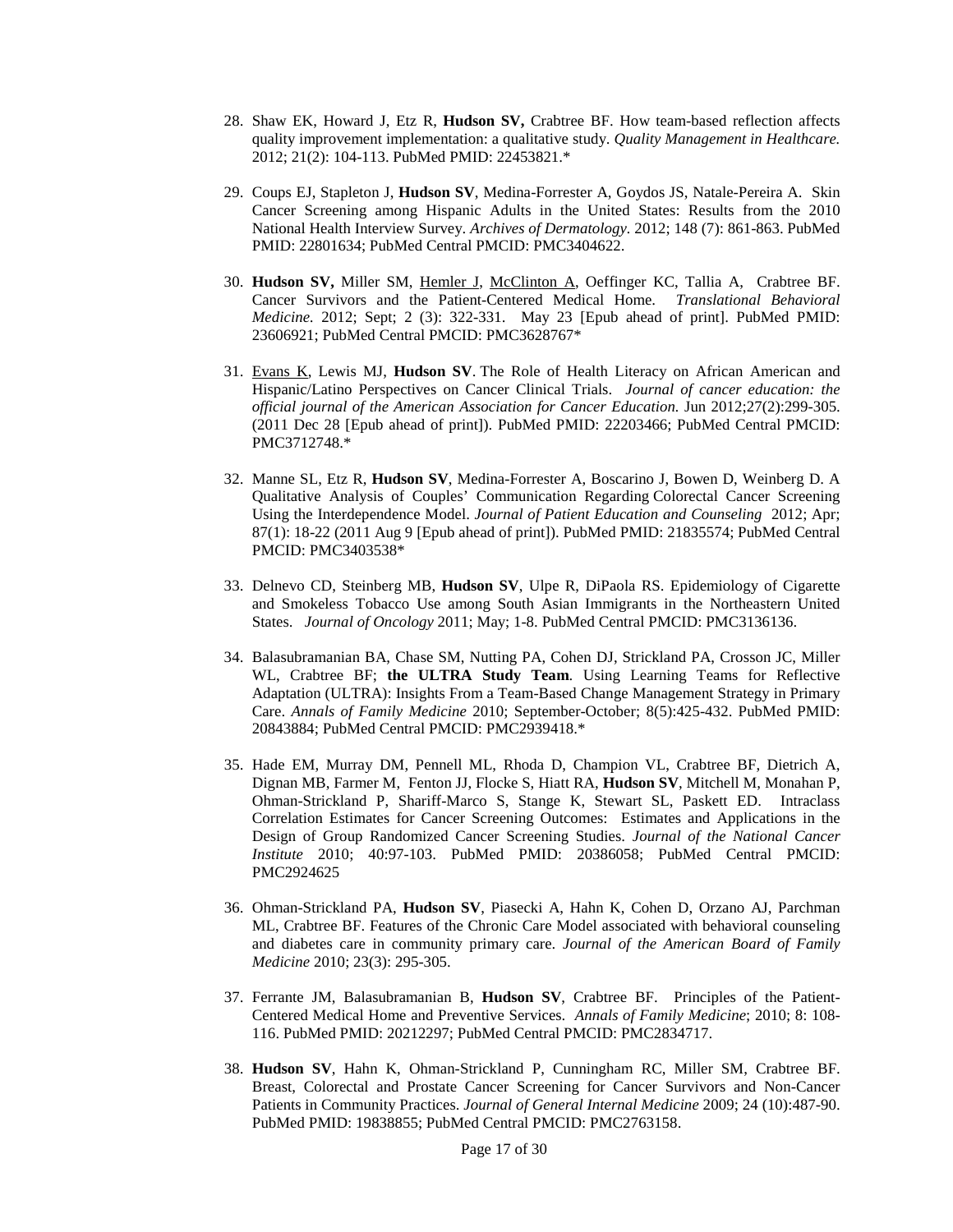- 39. **Hudson SV**. Response: Re: Prostate-specific antigen testing among the elderly in communitybased family medicine practices. *Journal of the American Board of Family Medicine* 2009; 22 (6):708.
- 40. **Hudson SV**, Chubak J, Coups EJ, Blake-Gumbs L, Jacobsen PB, Neugut AI, Buist DS. Identifying key questions to advance research and practice in cancer survivorship follow-up care: A Report from the ASPO Survivorship Interest Group. *Cancer Epidemiology Biomarkers and Prevention* 2009;18:2152-4. PubMed PMID: 19589917.
- 41. **Hudson SV**, Ohman-Strickland P, Ferrante JM, Lu-Yao G, Orzano AJ, Crabtree BF. Prostatespecific antigen testing among the elderly in community-based family medicine practices. *Journal of the American Board of Family Medicine* 2009;22:257-65. PubMed PMID: 19429731; PubMed Central PMCID: PMC2756417.
- 42. Roemheld-Hamm B, Isaacson N, Winston C, Scott J, **Hudson SV**, Crabtree BF. Influenza Immunization Disparities in Primary Care Offices - a Comparative Case Study. *Journal of Health Care for the Poor and Underserved* 2008;19:1248-57.\*
- 43. Ohman-Strickland PA, Orzano AJ, **Hudson SV**, Solberg LI, DiCiccio-Bloom B, O'Malley D, Tallia AF, Balasubramanian BA, Crabtree BF. Quality of diabetes care in family medicine practices: influence of nurse-practitioners and physician's assistants. *Annals of Family Medicine* 2008;6:14-22.
- 44. Natale-Pereira A, Marks J, Vega M, Mouzon D, **Hudson SV**, Salas-Lopez D. Barriers and facilitators for colorectal cancer screening practices in the latino community: perspectives from community leaders. *Cancer Control* 2008;15:157-65.\*
- 45. Hahn KA, Ferrante JM, Crosson JC, **Hudson SV**, Crabtree BF. Diabetes flow sheet use associated with guideline adherence. *Annals of Family Medicine* 2008;6:235-8.
- 46. Fyffe DC, **Hudson SV**, Fagan JK, Brown DR. Knowledge and barriers related to prostate and colorectal cancer prevention in underserved black men. *Journal of the National Medical Association* 2008;100:1161-7.\*
- 47. Ferrante JM, Ohman-Strickland P, Hahn KA, **Hudson SV**, Shaw EK, Crosson JC, Crabtree BF. Self-report versus medical records for assessing cancer-preventive services delivery. *Cancer Epidemiology Biomarkers and Prevention* 2008;17:2987-94.
- 48. Orzano AJ, Strickland PO, Tallia AF, **Hudson SV**, Balasubramanian B, Nutting PA, Crabtree BF. Improving outcomes for high-risk diabetics using information systems. *Journal of the American Board of Family Medicine* 2007;20:245-51.
- 49. Orzano AJ, Scott J, **Hudson SV**, O'Malley D, Hahn K, Haywood-Harris S, Falco T, Johnson M, Crabtree BF. Strategies for conducting complex clinical trials in diverse community practices. *Medical Care* 2007;45:1221-6.
- 50. **Hudson SV**, Ohman-Strickland P, Cunningham R, Ferrante JM, Hahn K, Crabtree BF. The effects of teamwork and system support on colorectal cancer screening in primary care practices. *Cancer Detection and Prevention* 2007;31:417-23.
- 51. **Hudson SV**, Harris-Haywood S, Stange KC, Orzano AJ, Crabtree BF. Recruiting minority primary care practices into practice-based research. *Medical Care* 2006;44:696-700.
- 52. Ferrante JM, Ohman-Strickland P, **Hudson SV**, Hahn KA, Scott JG, Crabtree BF. Colorectal cancer screening among obese versus non-obese patients in primary care practices*. Cancer Detection and Prevention* 2006;30:459-65.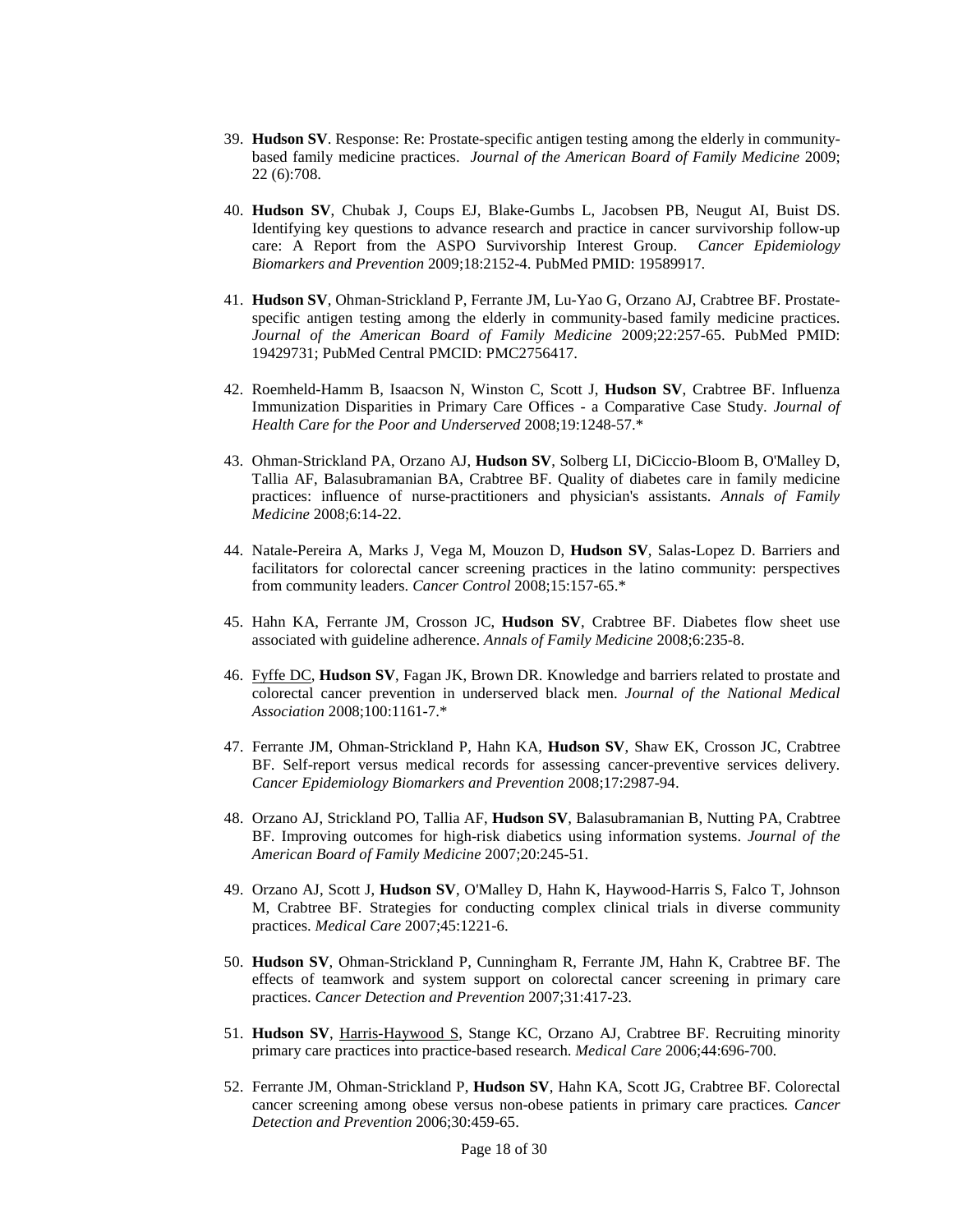- 53. **Hudson SV**, Momperousse D, Leventhal H. Physician perspectives on cancer clinical trials and barriers to minority recruitment. *Cancer Control* 2005;12 Suppl 2:93-6.
- 54. **Hudson SV**, Leventhal H, Contrada RJ, Leventhal EA, Brownlee S. Predicting Retention for Older, African-Americans in a Community Study and a Clinic Study: Does Anything Work? *Journal of Mental Health and Aging* 2000; 6: 67-78.
- 55. Idler E, **Hudson S**, Leventhal H. The Meanings of Self-Ratings of Health: A Qualitative and Quantitative Approach. *Research on Aging* 1999;21:458-76.\*
- 56. **Hudson SV**. Re creational TV: The Paradox of Change and Continuity within Stereotypical Iconography. *Sociological Inquiry* 1998;68:242-57.
- B. Articles Under Review and in Preparation
	- 1. Jimenez M, Harris DJ, **Hudson SV**, Mendelsohn AL, Crabtree BF. Identifying community partner priorities using ethnographic interviews. (*under review - Progress in Community Health Partnerships: Research, Education, and Action*).
	- 2. O'Malley D, Tsui J, Davis S, **Hudson SV**. Disparities in Cancer Survivorship. In: Feuerstein M, Nekhlyudov L, eds. Handbook of Cancer Survivorship, Second Edition. New York, NY: Springer: 2018 (*under review*).
	- 3. Tsui J**, Hudson SV**, Rubinstein EB, Howard J, Hicks E, Kieber-Emmons A, Bator A, Lee HS, Ferrante J, Crabtree BF. A mixed-methods analysis of the capacity of the Patient Centered Medical Home to implement care coordination services for cancer survivors. *(under review - Translational Behavioral Medicine).*
	- 4. O'Malley D, Christian A, Davis S, Lee H, **Hudson SV**. Patient Preferences and Primary Care Physician Perceptions about Information Needs of Breast Cancer Survivors. (In preparation)
	- 5. Lee HS, Rubenstein E, O'Malley DM, Howard J, Kieber-Emmons A, **Hudson SV,** Bator A, Crabtree BF. Approaches to Patient Substance Use and Abuse in Innovative Primary Care Settings. (In preparation)
	- 6. **Hudson SV**, O'Malley D, Christian A, Lee H, Devine K, Clemow L, Ohman-Strickland P, Ferrante JM, Crabtree BF, Miller SM. Excels: A Web-Based Program to Facilitate Engaged Self-Management in Primary Care for Cancer Survivorship Follow-up. (In preparation)
- C. Books, Monographs and Chapters
	- 1. Idler E, **Hudson S,** Leventhal H. The Meanings of Self-Ratings of Health: A Qualitative and Quantitative Approach. In: Plano Clark V, Creswell J, eds. The Mixed Methods Reader. Thousand Oaks, CA: Sage Publications, Inc.; 2007.\*
	- 2. Leventhal H, **Hudson S**, Robitaille C. Social Comparison and Health: A Process Model. In: Buunk B, Gibbons F, eds. Health, Coping and Well-Being: Perspectives From Social Comparison Theory. Hillsdale, NJ: Erlbaum; 1997.
- D. Patents Held N/A
- E. Other Articles
	- 1. **Hudson SV.** Setting the Stage for Breast Cancer Survivors and their Extended Follow-up Cancer Care. *National Consortium of Breast Centers Breast Center Bulletin* 2011; (132) September 2011, 3-4.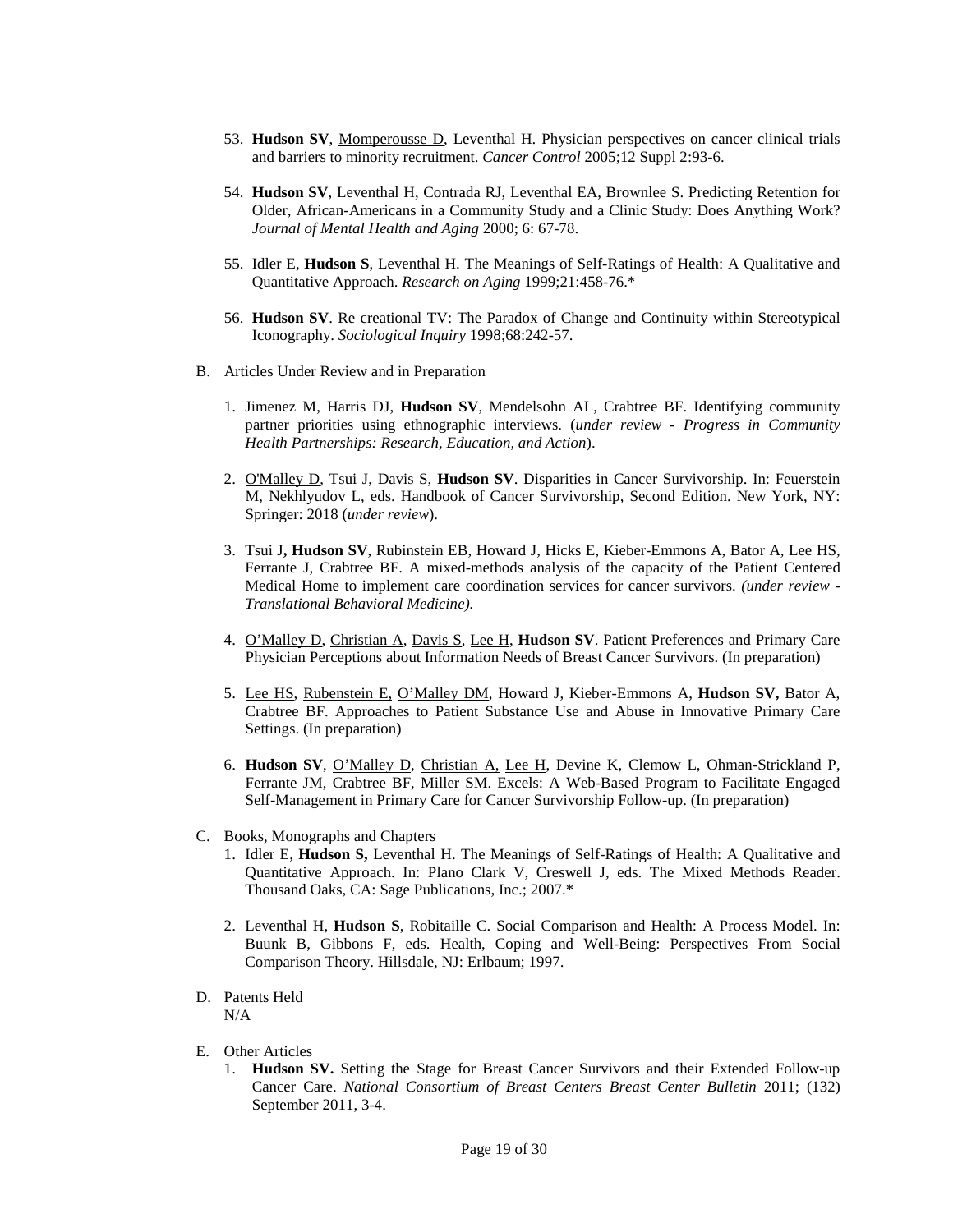- 2. **Hudson, SV**. Challenges to Cancer Clinical Trial Recruitment and Minority Participation. In: The Research Connection, Fall 2006, A Newsletter for The Psychosocial and Nursing Advisory Board to the New Jersey Commission on Cancer Research. Trenton, NJ; 2006.
- 3. **Hudson SV,** Axelrod A. 2001. Reaching the Underserved through Clinical Trials: Addressing Physicians and their Role in the Recruitment Process. In: The Research Connection, Winter 2001, A Newsletter for The Psychosocial and Nursing Advisory Board to the New Jersey Commission on Cancer Research. Trenton, NJ; 2001.
- E. Peer Reviewed Abstracts
	- 1. **Hudson SV** (2001) Watching Sex on TV: Reinterpreting Content Using a Sociological Gaze. [Dissertation] Dissertation Abstracts International, 2001, 621, July, 353-A-354-A

# **PRESENTATIONS:**

- A. Scientific (All peer reviewed)
	- 1. Leach C, Diefenbach MA, **Hudson S**, Fleszar, Lally K, Torre G, Alfano CM, Vereen R, McDonald B, Auguston E. Qualitative Evaluation of an eHealth Tool for Cancer Survivors: Springboard Beyond Cancer. Accepted for presentation at the Annual Meetings of the American Public Health Association, Atlanta GA, November 2017.
	- 2. Bator A, E Tagai, S Miller, M Diefenbach, S Fleszar, S Garner, G Torre, A Adia, A Kutikov, D Chen, C Miyamoto, A Reese, **Hudson SV**. Impact of Health Literacy and Patient Activation on Use of Prostate Cancer and Coping Website Intervention. Poster presented at the 2017 Annual Society of Behavioral Medicine Conference, San Diego, CA, March 2017, #B050.
	- 3. O'Malley DM, Findley P, **Hudson SV**. Examining the Impact of Diabetic Status on Multiple Psychosocial Outcomes in a Nationally Representative Sample of U.S. Cancer Survivors. Poster presented at the Cancer and Primary Care Research and International (CAPRI) Network, Edinburgh, Scotland, March 2017.
	- 4. O'Malley DM, Davis SN, Crabtree BF, **Hudson SV**. Primary Care Physicians Experiences of Caring for Cancer Survivors: Toward Developing a Primary Care-Responsive Cancer Survivorship Research Agenda. Poster Presented at the American Society of Clinical Oncology Cancer Survivorship Symposium: Advancing Care and Research, San Diego, CA, January 2017.
	- 5. Tsui J, **Hudson S**, Hicks E, Howard J, Kieber-Emmons A, Rubenstein E, Lee H, Bator A, Ferrante J, Crabtree B. Assessing the capacity to implement care coordination services for cancer survivors within Patient-Centered Medical Homes. Poster Presented at the 9th Annual Conference on the Science of Dissemination and Implementation in Health co-hosted by NIH and AcademyHealth, Washington DC, December 2016.
	- 6. **Hudson SV**, O'Malley D, Christian A, Lee H, Devine K, Clemow L, Ohman-Strickland P, Ferrante JM, Crabtree BF, Miller SM. Excels: A Web-Based Program to Facilitate Engaged Self-Management in Primary Care for Cancer Survivorship Follow-up. **Best abstract** selected for Oral Presentation at the Biennial ACS/NCI 8th Cancer Survivorship Research Conference: Innovation in a Rapidly Changing Landscape, Washington DC, June 2016.
	- 7. Christian A, O'Malley D, Miller SM, Ferrante J, Lee H, **Hudson SV**. Weight-Related Risk Perception and Communication among Overweight/Obese Breast Cancer Survivors. **Best abstract** selected for Poster presented at the ACS/NCI 8<sup>th</sup> Biennial Cancer Survivorship Research Conference: Innovation in a Rapidly Changing Landscape, Washington DC, June 2016.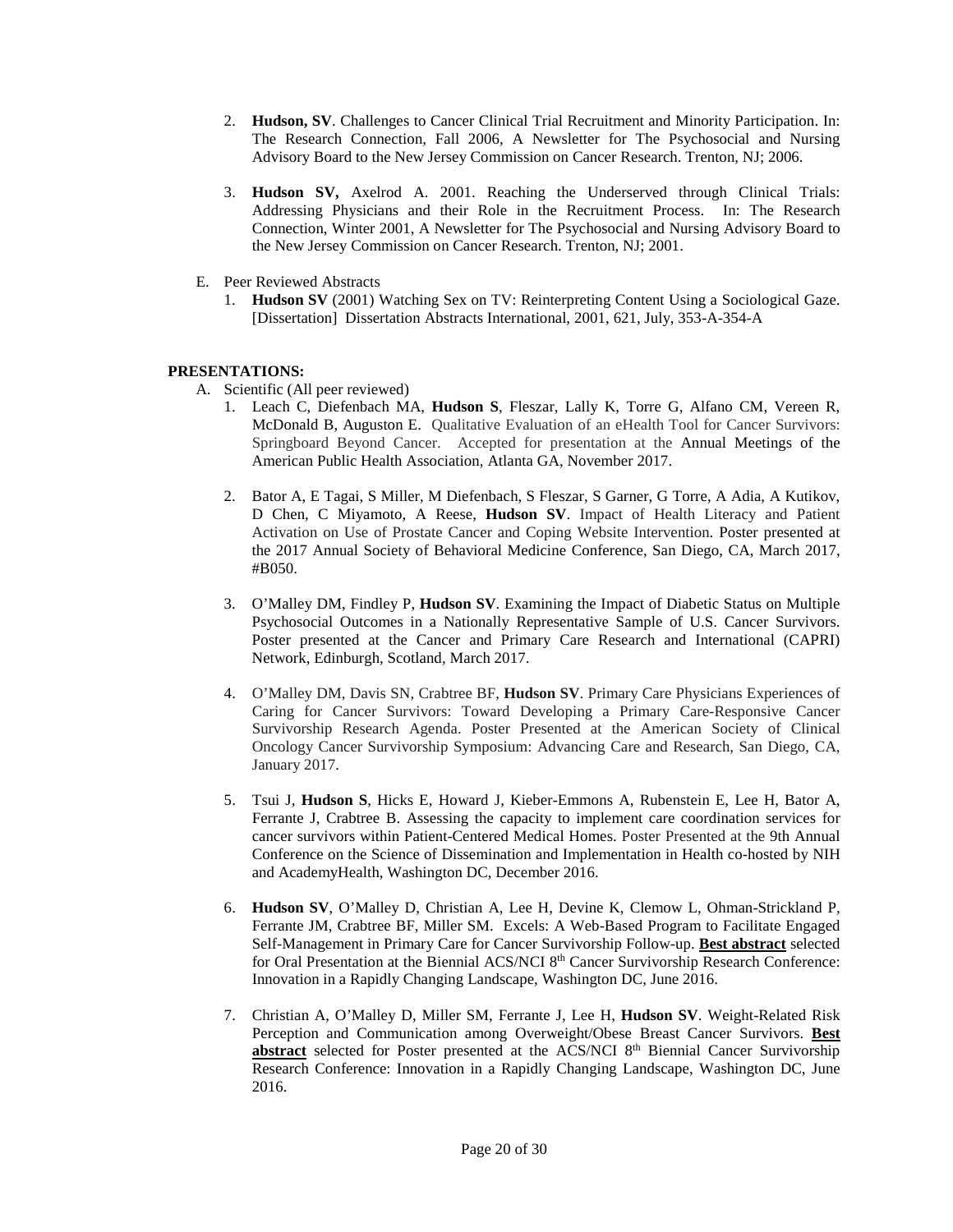- 8. O'Malley, Dewan A, Ohman-Strickland P, **Hudson SV**. Determinants of Patient Activation in a Community Sample of Breast and Prostate Cancer Survivors. Poster presented at the Biennial ACS/NCI 8<sup>th</sup> Cancer Survivorship Research Conference: Innovation in a Rapidly Changing Landscape, Washington DC, June 2016.
- 9. O'Malley DM, **Hudson SV**, Nekhlyodov L, Howard J, Rubinstein E, Lee HS, Overholser LS, Shaw A, Givens S, Burton JS, Parry C, & Crabtree BF. Learning the Landscape: Implementation Challenges of Primary Care Innovators around Cancer Survivorship Care. **Best Abstract** selected for Oral presentation at the Cancer and Primary Care Research and International (Ca-PRI) Network, Boston, MA, April 2016.
- 10. O'Malley DM, Lee HS, Findley PA, **Hudson SV**. Patient Perspectives on the Interpersonal Processes of Cancer Care Transitions: An Attachment Perspective. Oral presentation at the Society for Social Work and Research, Washington, DC, January 2016.
- 11. Miedema B, **Hudson SV**, Overholser L, Sifri R, Tumiel-Berhalter L, van Weel-Baumgarten E. Patient Engagement in Cancer Research. Workshop presentation at the Annual Meetings of the North American Primary Care Research Group, Cancun, Mexico, October 2015.
- 12. Lee HS, **Hudson SV**, O'Malley DM, Howard J, Wu J, Rubenstein E, Bator A, & Crabtree BF. Approaches to Patient Substance Use and Abuse in Innovative Primary Care Settings. Oral presentation at the North American Primary Care Research Group, Cancun, Mexico, October 2015.
- 13. O'Malley D, Christian A, Lee H, Barra A, **Hudson SV**. Patient Preferences and Primary Care Physician Perceptions about Information Needs of Breast Cancer Survivors. Poster presentation at the Annual Meetings of the North American Primary Care Research Group, Cancun, Mexico, October 2015.
- 14. Christian A, **Hudson SV**, Miller SM, Bator A, Ohman-Strickland P, Somer R, Ferrante J. [Perceptions of Primary Care Among Breast Cancer Survivors: The Effects of Weight Status.](http://www.napcrg.org/Conferences/2015AnnualMeeting/SearchEducationalSessions?m=6&s=15444)  Poster presentation at the Annual Meetings of the North American Primary Care Research Group, Cancun, Mexico, October 2015.
- 15. Clark EC, Howard J, **Hudson S**, Ferrante J, Cadmus E, Sangalang A, Albin S, Li K, Clemow L, McGarry B, Tereshko M. Integrating Population Care Coordinators into Primary Care: A Qualitative Case Study. Poster presentation at the Annual Meetings of the North American Primary Care Research Group, Cancun, Mexico, October 2015.
- 16. Lee H, **Hudson S**, O'Malley D, Howard J, Wu J, Rubinstein E, Bator A, Crabtree B. Approaches to Patient Substance Use and Abuse in Innovative Primary Care settings. Oral presentation at the Annual Meetings of the North American Primary Care Research Group, Cancun, Mexico, October 2015.
- 17. Stapleton JL, Darabos K, **Hudson SV**, Greene K, Manne SL. "OMG I'm so pale. Is everyone going to think I look weird?" A focus group study of social influences and body image on indoor tanning. Poster presented at the 2015 Annual Society of Behavioral Medicine Conference, San Antonio, Texas.
- 18. Lee HS, O'Malley D, **Hudson S**. Client Experiences of Abstinence-Only Substance Abuse Treatment: Are You Not Working the Program or is the Program Not Working for You? Poster presented at the Society for Social Work Research, New Orleans, LA, January 2015.
- 19. Lee HS, O'Malley D, **Hudson SV**. Patient Centered Approaches to Brokering Substance Abuse Treatment Services in Primary Care: The Untapped Potential of Harm Reduction Models. Poster presented at the Annual Meetings of the North American Primary Care Research Group, New York, NY, November 2014.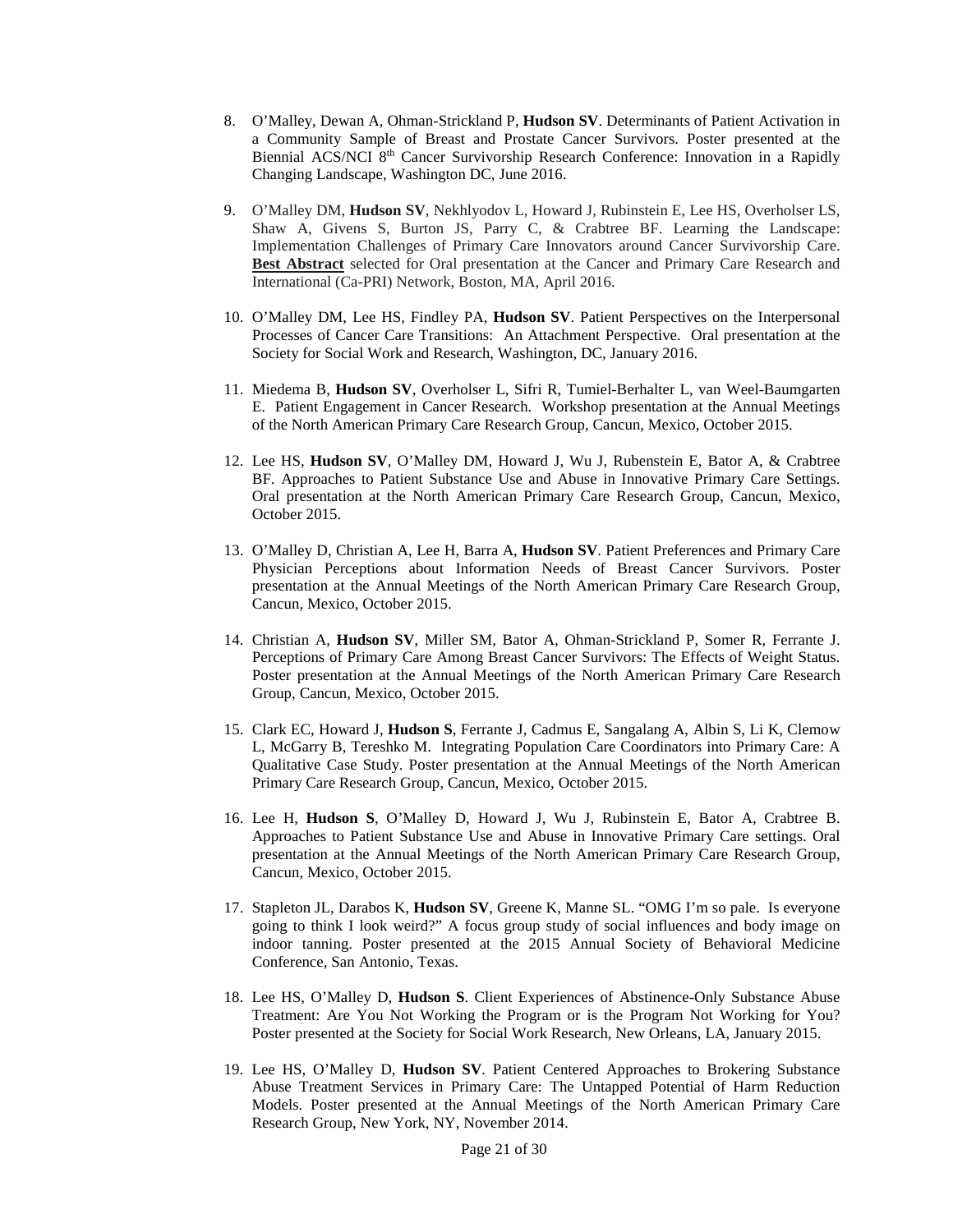- 20. O'Malley DM, **Hudson SV**, Ohman-Strickland PA, Bator A, Lee HS, Gundersen DA, Miller SM. Follow-up Care Education and Information: Identifying Cancer Survivors in Need of More Guidance. Poster presented at the Annual Meetings of the North American Primary Care Research Group, New York, NY, November 2014.
- 21. **Hudson SV**, Miller SM, Clemow L, O'Malley D, Lee H, Findley P, Ohman-Strickland P, Crabtree BF, Ferrante JM, Wen KY. Developing an Interactive Mobile Web and Health Coaching Self-Management Tool for Cancer Survivors in Primary Care. Poster presented at the Biennial ACS/NCI Cancer Survivorship Research Conference, Atlanta, GA, June 2014, poster #B-14.
- 22. **Hudson SV**, Ohman-Strickland P, Bator A, Hahn K, Lee H, O'Malley D, Miller SM. Predictors of Breast Cancer Survivors' Receipt of Thorough Versus Any Cancer Screening during Cancer Follow-up Care. Poster presented at the Biennial ACS/NCI Cancer Survivorship Research Conference, Atlanta, GA, June 2014, poster #A-24.
- 23. Miller SM, **Hudson SV**, Njoku A, Diefenbach M, Hui A, Fleisher L, Wen KY. The Development and Formative Evaluation of an Ehealth Online Prostate Cancer Survivorship Program. Poster presented at the Biennial ACS/NCI Cancer Survivorship Research Conference, Atlanta, GA, June 2014, poster #B-42.
- 24. O'Malley D, **Hudson SV**, Bator A, Ohman-Strickland P, Lee H. Predictors of Treatment Summary Receipt and Preferences for Additional Follow-up Care Information Among Long Term Breast and Prostate Cancer Survivors. Oral presentation in the Cancer Prevention and Control Session of the Annual Retreat on Cancer Research in New Jersey, Piscataway, NJ, May 2014.
- 25. Rosenthal M, **Hudson SV**, Leventhal EA, Tan AR, Murphy LF. The Importance of Diet for Preventing Breast Cancer Recurrence: A Comparison of Responses from Survivors, Family Members, and Physicians. Poster presentation at the Annual Retreat on Cancer Research in New Jersey, Piscataway, NJ, May 2014, poster # P29.
- 26. **Hudson SV**, Ohman-Strickland P, Bator A, Hahn K, Lee H, O'Malley D, Miller SM. Cancer Survivors' Experiences of Patient Centered Cancer Follow-Up Care from Primary Care Physicians and Oncologists Poster presented at the Annual Meeting of the Society of Behavioral Medicine, Philadelphia, PA, April 2014, poster # **C-042f** .
- 27. Njoku A, Miller SM, **Hudson SV**, Diefenbach M, Hui A, Fleisher L. The Development and Preliminary Testing of PROGRESS, a Web-Based Prostate Cancer Survivorship Program. Poster presented at the Annual Meeting of the Society of Behavioral Medicine, Philadelphia, PA, April 2014.
- 28. **Hudson S**, Hahn K, Ohman-Strickland P, Ferrante J, Miller S, Jimenez S, Lee H, Crabtree B. Relationship of Primary Care Based Well Visits With Receipt of Cancer Screening for Cancer Survivors In Community Primary Care Settings. (2013). Oral presentation at the Annual Meetings of the North American Primary Care Research Group, Ottawa, Canada, November 2013.
- 29. Murphy L, Rosenthal M, **Hudson S**. Social support for older Breast Cancer Survivors' Screening Decisions. (2013). Poster presented at the Annual Meetings of the North American Primary Care Research Group, Ottawa, Canada, November 2013.
- 30. Mohamed NE, Chaoprang Herrera P, **Hudson SV**, Revenson TA, Lee CT, Quale DZ, Hall SJ, Diefenbach MA. (2013). Examining Bladder Cancer Survivors Burden and Unmet Needs Across Different Phases of The Illness Trajectory. Poster presented at Annual Meeting of the Society of Behavioral Medicine (SBM), San Francisco CA, March 2013.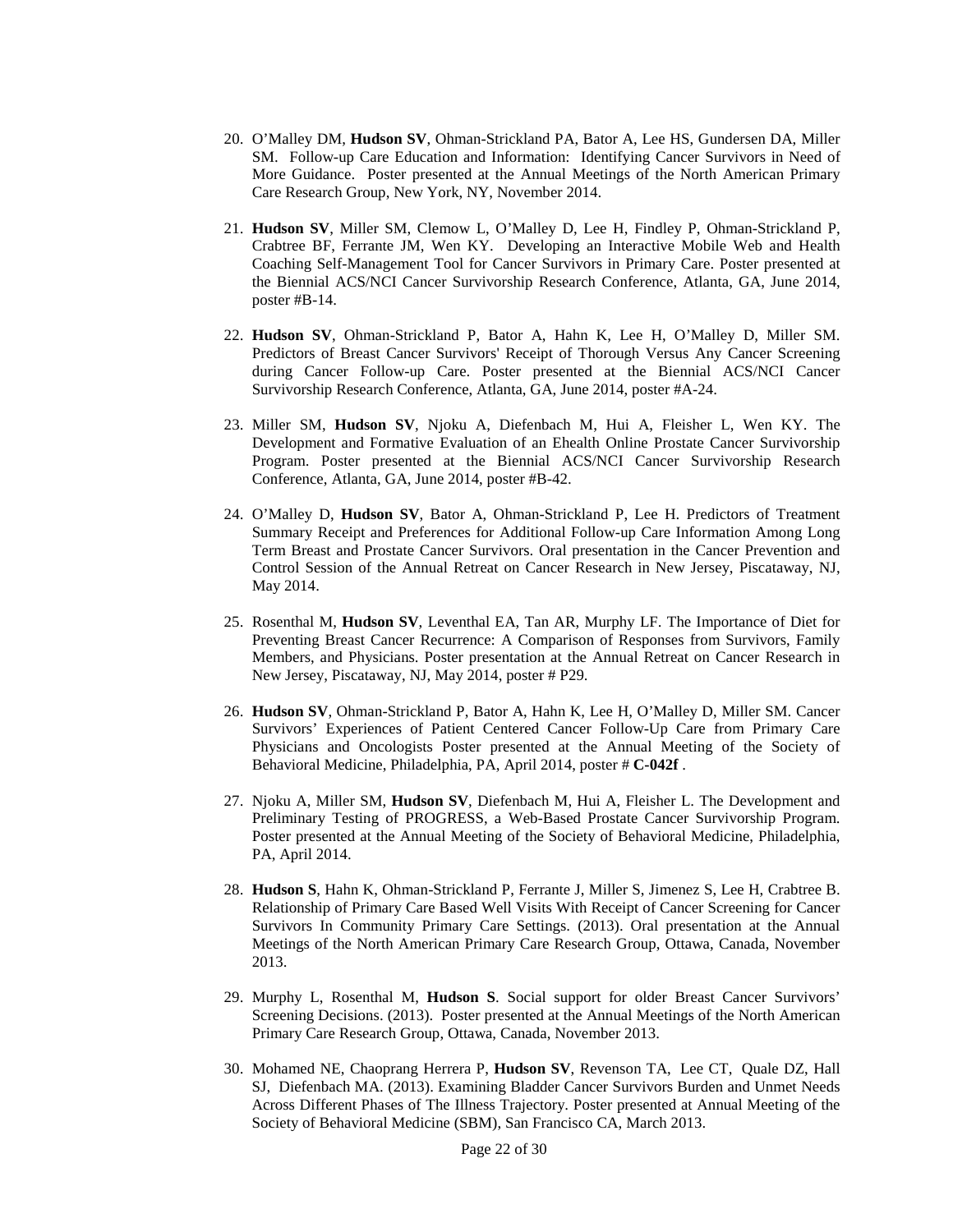- 31. Rosenthal M, Murphy L, **Hudson S**. Chronic Care and Older Breast Cancer Survivors: How Do Health Beliefs Affect Self-Care Decisions? (2012). Poster presented at the 65th Annual Scientific Meeting of the Gerontological Society of America, San Diego, CA, November 2012.
- 32. Lilley E, Coups E, Warren J, **Hudson S**, Azu M. The patient as "consumer": Internet ratings of surgeons. (2012). Poster presented at the Breast Cancer Coordinated Care Conference (BC3), Washington DC, July 2012.
- 33. **Hudson SV,** Miller SM, Hemler J, McClinton A, Oeffinger KC, Tallia A, Crabtree BF. Cancer Survivors and the Patient-Centered Medical Home. (2012). Poster presented at the ACS/NCI 6th Biennial Cancer Survivorship Research Conference, Arlington, VA, June 2012.
- 34. Tatum KL, Coups EJ, **Hudson SV**, Carmack CL, Dismukes LM, Manne SL, Leventhal H. Rodriguez-Bigas MA, August DA. (2012). Treatment-related changes in physical activity among colorectal cancer survivors. Poster presented at the ACS/NCI  $6<sup>th</sup>$  Biennial Cancer Survivorship Research Conference, Arlington, VA, June 2012.
- 35. Ulpe R, Steinberg MB, Sharma A, Parikh V, Ali J, **Hudson SV**. (2012). Designing a culturally appropriate Cancer 101 for South Asians. Poster presented at the 8th Biennial Cancer, Culture & Literacy Conference: Advancing Communications, Clearwater Beach, FL, May 2012.
- 36. Medina-Forrester A, Coups EJ, **Hudson SV**, Stapleton J, Gordon M, Rosenberg S, Goydos JS, Natale-Pereira A. Sun Protection and Exposure Behaviors among US Hispanics: A Qualitative Study. (2012). Poster presented at the Annual Meeting of the Society of Behavioral Medicine, New Orleans, LA, April 2012, poster # D-034f.
- 37. **Hudson SV**, Miller SM, Hemler J, McClinton A, Wilkinson J, DiPaola R. (2011) "Actual versus Perceived Care: Adult Cancer Survivors' Perceptions of Primary Care and Cancer Specialist Involvement in Cancer Follow-up Care.**"** Oral presentation at the Annual Meetings of the North American Primary Care Research Group, Banff, Canada, November 2011.
- 38. Scaramuzzo LA, Medina-Forrester A, Hale B, Evans K, Murphy Schehr J, Rivera C, **Hudson S**. (2011) "A Multidisciplinary Approach to Enhance Health Literacy in a Resource Limited Environment" Poster presentation (3rd place for Creative Solutions) at the Joint Annual Meeting of AACE, CPEN and EACE International Cancer Education Conference, Buffalo, NY, September 2011.
- 39. Ulpe R, Delnevo CD, Steinberg MB, Evans K, Medina A, Gordon M, **Hudson SV**. (2011). "Planning tobacco education messages for south Asians: use of research and community partnerships in reducing cancer risk." Poster session presented at the annual conference of the American Association for Cancer Education, Buffalo, NY.
- 40. Ulpe R, Delnevo CD, Steinberg MB, Evans K, Medina A, Gordon M, **Hudson SV**. (2011). "Tobacco use by south Asians in New Jersey: a pilot analysis of survey data to develop targeted education efforts." Poster session presented at the Cancer Health Disparities Program Meeting 2011, Washington, D.C.
- 41. **Hudson SV**, Miller SM, Hemler J, McClinton A, Oeffinger K, DiPaola R. (2011)"Exploring Black-White differences and SES as a mediator in expectations for cancer follow-up care**"** Poster presented at the 34th Annual American Society of Preventive Oncology Meeting, Las Vegas, NV, March 2011.
- 42. Bangura M, Lewis MJ, **Hudson SV**. (2010) Language as a potential barrier to participation in cancer clinical trials. Poster presented at the Annual Meetings of the American Public Health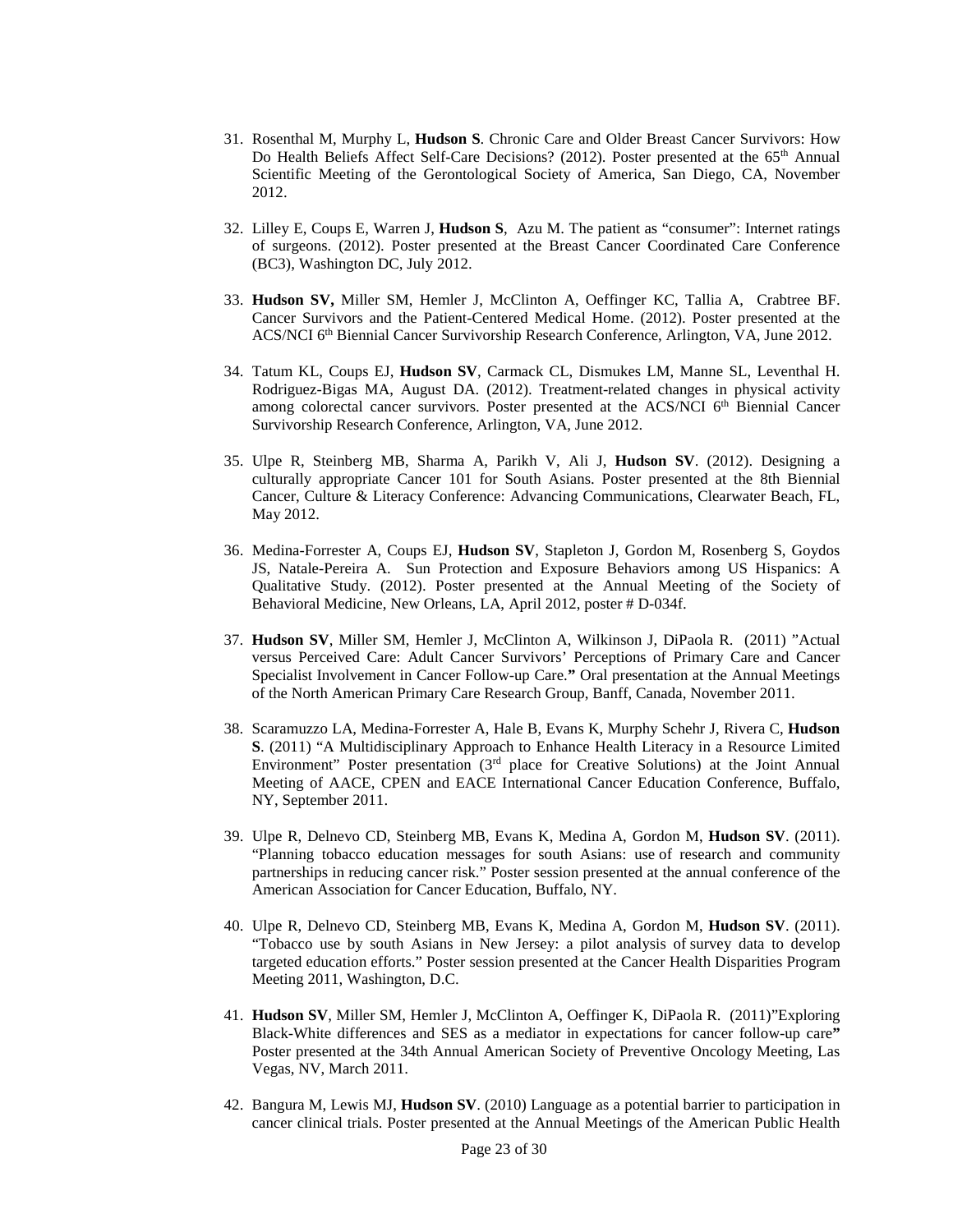Association, Denver CO, November 2010, Abstract ID#230110, <http://apha.confex.com/apha/138am/webprogram/Paper230110.html>

- 43. **Hudson SV**, Miller SM, Hemler J, Lyle J, Tan A, DiPaola R. (2010) "Adult cancer survivors' experiences and perspectives on long-term cancer follow-up care." Oral presentation at the ACS/NCI 5th Biennial Cancer Survivorship Research Conference: Recovery and Beyond." Washington DC, June 2010.
- 44. **Hudson SV**, Miller SM, Hemler J, Lyle J, Tan A, DiPaola R. (2010) "Influence of Treatment Location On Survivor Preferences for Follow-up Care." Poster presented at the ACS/NCI 5th Biennial Cancer Survivorship Research Conference: Recovery and Beyond." Washington DC, June 2010, # B41.
- 45. **Hudson SV**, Miller SM, Hemler J, Lyle J. (2010) "Breast and Prostate Cancer Survivor Decision-making for Seeking Long-Term Cancer Follow-Up." Poster presented at the 31th Annual Society of Behavioral Medicine Meeting, Seattle, WA, April 2010, # D-033l.
- 46. **Hudson SV**, Miller SM, Hemler J, Lyle J. (2010) "Adult Cancer Survivors' Knowledge and Attitudes About Cancer Follow-Up Care." Poster presented at the 34th Annual American Society of Preventive Oncology Meeting, Bethesda, Maryland, March 2010, # P72.
- 47. **Hudson SV**, Miller SM, Hemler J, Lyle J. (2009) "Not what I want, but maybe what I need" Adult cancer survivors discuss follow-up in primary care. Presentation presented at the Annual Meetings of the North American Primary Care Research Group, Montreal, Canada, November 2009, # P111.
- 48. **Hudson SV,** Hahn K, Ohman-Strickland P, Cunningham RS, Miller SM**,** Crabtree BF. (2009) Breast, Colorectal and Prostate Cancer Screening for Cancer Survivors and Non-Cancer Patients in Community Practices. Oral presentation at the Annual Meetings of the 2009 Annual Retreat on Cancer Research, Piscataway, NJ, May 2009.
- 49. Ferrante JM, Balasubramanian B, **Hudson SV**, Orzano AJ, Crabtree BF. (2009) Characteristics of the Patient-Centered Medical Home and Receipt of Preventive health Services. Presentation presented at the Annual Meetings of the Society of Teachers of Family Medicine, Denver, CO, May 2009.
- 50. **Hudson SV,** Hahn K, Ohman-Strickland P, Cunningham RS, Miller SM**,** Crabtree BF. (2009) Breast, Colorectal and Prostate Cancer Screening for Adult Cancer Survivors and Non-Cancer Patients in Primary Care. Poster presentation at the Society of Behavioral Medicine's 30th Annual Meeting and Scientific Sessions, Montreal, Quebec Canada, April 2009. Published in Annals of Behavioral Medicine, 2009. **37**(2009 Suppl): p. s46.
- 51. **Hudson SV,** Hahn K, Ohman-Strickland P, Cunningham RS, Miller SM**,** Crabtree BF. (2009) Breast, Colorectal and Prostate Cancer Screening for Adult Cancer Survivors and Non-Cancer Patients in Primary Care. Poster presentation at the Society the 33nd Annual American Society of Preventive Oncology Meeting, Tampa FL, March 2009, #13, pg. 37.
- 52. Ferrante JM, Balasubramanian B, **Hudson SV**, Orzano AJ, Crabtree BF. (2008) Characteristics of the Patient-Centered Medical Home and Receipt of Preventive health Services. Presentation presented at the Annual Meetings of the North American Primary Care Research Group, San Juan, Puerto Rico November 2008. Published in Family Medicine, (41, Suppl 1), January 2009, http://www.stfm.org/fmsup/napcrg/fmconferencesupplement.cfm?confid=132.
- 53. Lewis M, Wackowski O, **Hudson SV**. (2008) Perceptions of Latino immigrants and longterm residents about cancer clinical trial participation. Poster presented at the Annual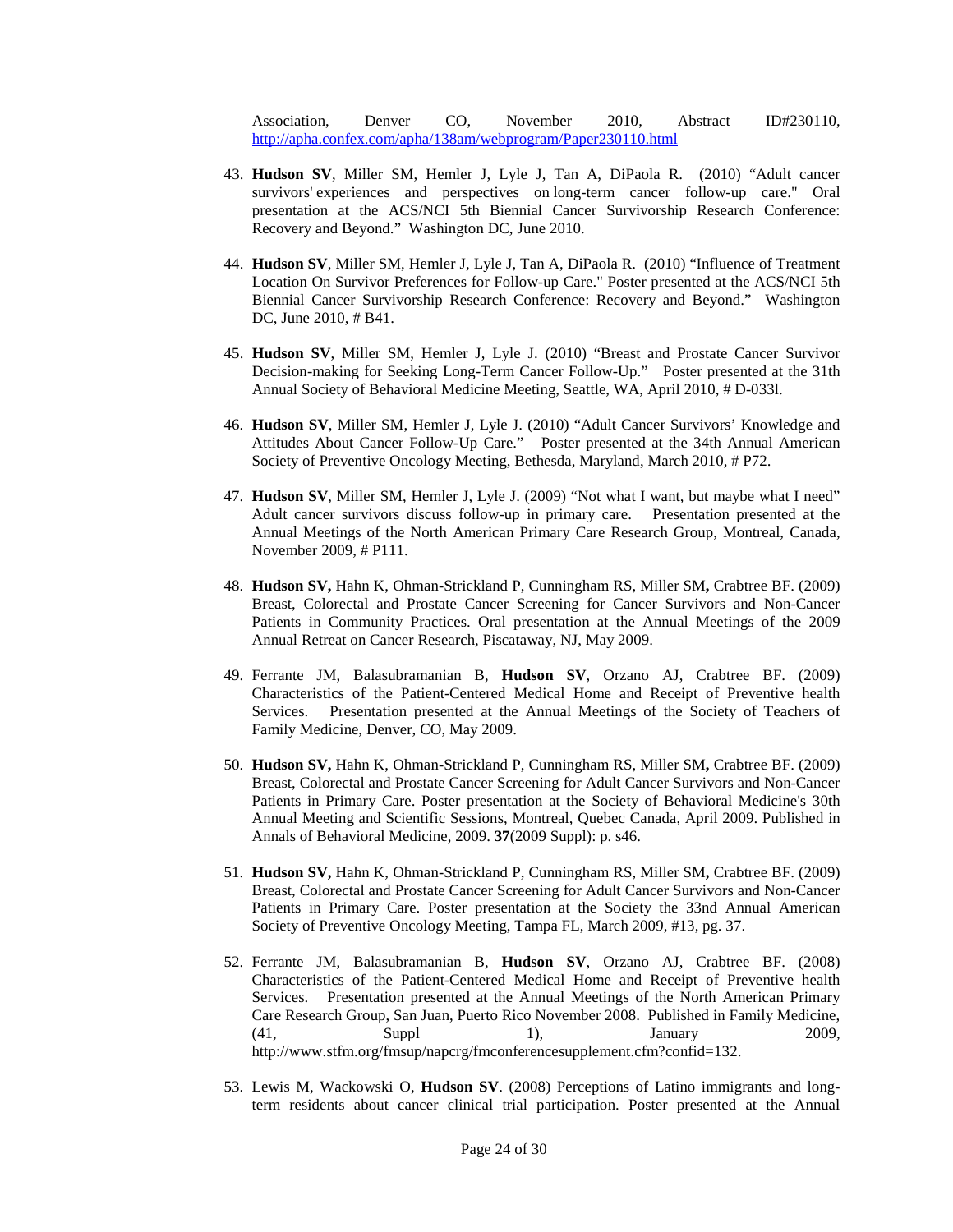Meetings of the American Public Health Association, San Diego CA, November 2008, Abstract ID#183553, http://apha.confex.com/apha/136am/webprogram/Paper183553.html.

- 54. Saraiya B, Bellomo C, Gordon M, **Hudson S**, Ohman-Strickland P, Poplin, EA. (2008) Characterization of comorbidities, functional status, and symptoms in patients 75-89 years of age at a cancer center. Poster presented at the Annual Meetings of the American Society of Clinical Oncology, Chicago IL, May 2008. Published in Journal of Clinical Oncology, 2008. **26**(May 20 Suppl): p. abstr 20677.
- 55. Ferrante J, Ohman-Strickland P, Hahn K, **Hudson S**, Shaw E, Crosson J, Crabtree BF. (2008) Self-Report Versus Medical Records for Assessing Preventive Services Delivery" Poster presented at the 32nd Annual American Society of Preventive Oncology Meeting, Bethesda, MD, March 2008, P23, Pg. 55 and the Annual Retreat on Cancer Research in New Jersey, Piscataway NJ, May 2008.
- 56. **Hudson SV**, Ohman-Strickland P, Ferrante JM, Lu-Yao G, Orzano AJ, Crabtree BF. (2008) Prostate Cancer Screening Among the Elderly in Community-Based Family Medicine Practices. Poster presented at the 32nd Annual American Society of Preventive Oncology Meeting, Bethesda, MD, March 2008, P46, Pg. 63 and the Annual Retreat on Cancer Research in New Jersey, Piscataway NJ, May 2008, P15, Pg. 57.
- 57. Fyffe DC, **Hudson SV**, Fagan JK, Brown DR. (2007) Resources and Strategies for Community-Based Cancer Prevention and Control in Among African American and Latino Urban Males. Poster presented at the Annual Meetings of the American Public Health Association, Washington, DC, November 2007, Abstract #159086, http://apha.confex.com/apha/135am/techprogram/paper\_159086.htm.
- 58. Echeverria S, Lontok O, Ohman-Strickland P, **Hudson S**, Vega M, Demissie K, Crabtree B. (2007) Practice-level Factors Influencing Cancer Screening Services. Poster presented at the Annual Meetings of the North American Primary Care Research Group, Vancouver, October 2007. Published in Family Medicine, (40, Suppl 1), January 2008, http://www.stfm.org/fmsup/napcrg/fmconferencesupplement.cfm?confid=131.
- 59. Ferrante JM, Balasubramanian B, **Hudson SV**, Crabtree BF. (2007) Attributes of Primary Care and Receipt of Cancer Screening. Poster presented at the Annual Meetings of the North American Primary Care Research Group, Vancouver, October 2007. Published in Family Medicine, (40, Suppl 1), January 2008, http://www.stfm.org/fmsup/napcrg/fmconferencesupplement.cfm?confid=131.
- 60. Ohman Strickland P, **Hudson S**, Cohen D, Orzano AJ, Crabtree BF. (2007) Comparisons of the effectiveness of components of the Chronic Care Model for diabetes care, diet and exercise counseling and colorectal screening. Poster presented at the Annual Meetings of the North American Primary Care Research Group, Vancouver, October 2007. Published in Family Medicine, (40, Suppl 1), January 2008, http://www.stfm.org/fmsup/napcrg/fmconferencesupplement.cfm?confid=131.
- 61. **Hudson SV,** Ohman-Strickland PA, Ferrante JM, Cunningham R, Hahn K, Crabtree BF. (2006) The effects of teamwork and reminders on colorectal cancer screening in primary care practices. Oral presentation at the Annual Meetings of the North American Primary Care Research Group, Tucson, AZ, October 2006, Pg 88.
- 62. Ferrante JM, Hahn KA, **Hudson SV**, Ohman-Strickland P, Scott JG, Crabtree BF. (2006) Colorectal cancer screening among obese patients in primary care practices. Oral presentation at the Annual Meetings of the North American Primary Care Research Group, Tucson, AZ, October 2006, Pg 89. Published in Family Medicine, (37, Suppl 1), January 2007, http://www.stfm.org/fmsup/napcrg/fmconferencesupplement.cfm?confid=130.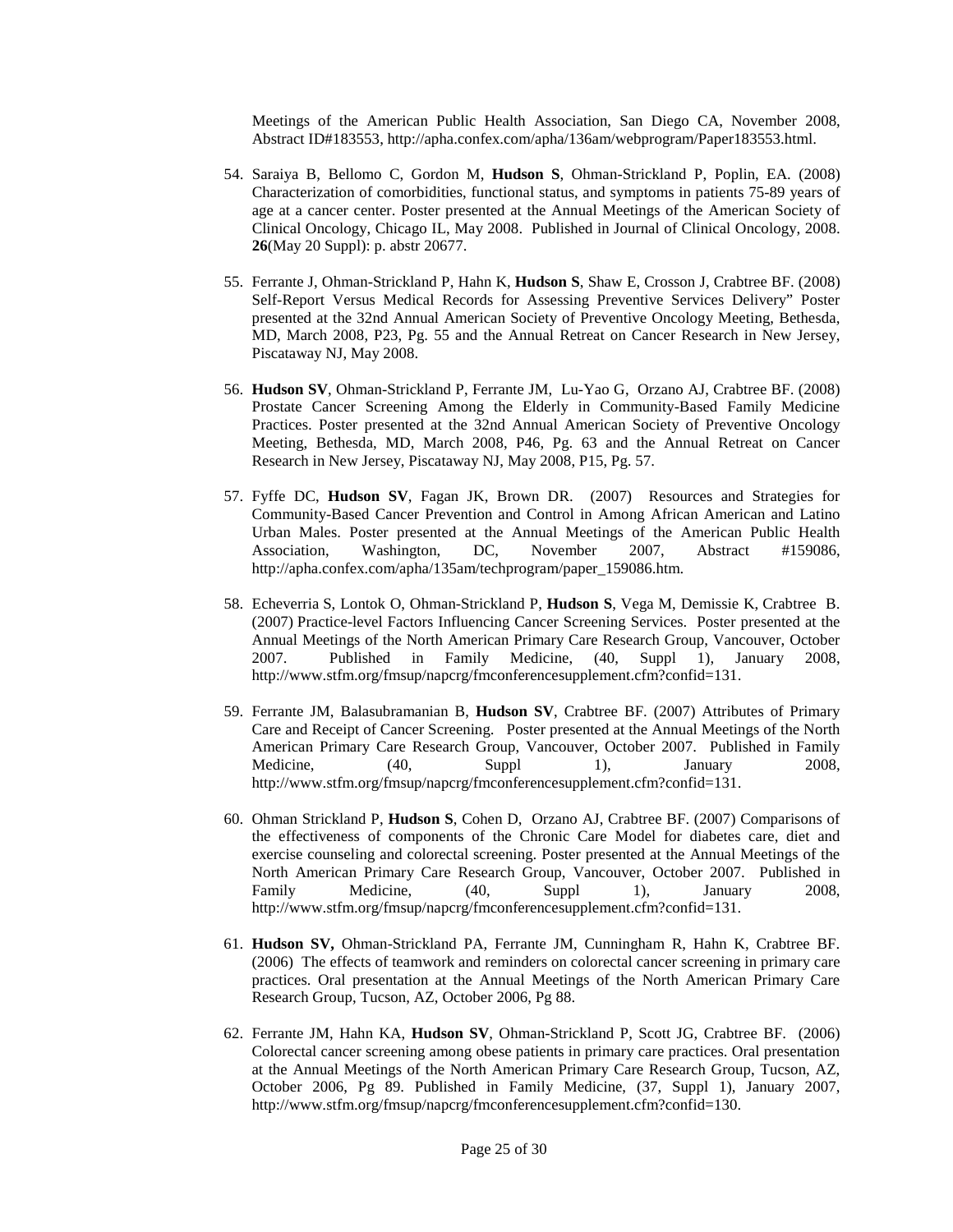- 63. Salas-Lopez D, Mouzon DM, Cespedes LM, McLaughlin C, **Hudson SV**, Natale-Pereira A. (2006) Evaluation of a Medical Interpreter Training Program for Bilingual Dual-Role Hospital Employees. Poster presented at the Annual Meetings of the North American Primary Care Research Group, Tucson, AZ, October 2006. Published in Family Medicine, (37, Suppl 1), January 2007, http://www.stfm.org/fmsup/napcrg/fmconferencesupplement.cfm?confid=130.
- 64. Ohman Strickland P, Orzano J, Tallia A, **Hudson SV**, Balasubramanian B, Crabtree BF. (2006) Diabetes care in family medicine practices with nurse practitioners and physician assistants. Poster presented at the Annual Meetings of the North American Primary Care Research Group, Tucson, AZ, October 2006, Pg 146. Published in Family Medicine, (37, Suppl 2007, 1), January 2007, http://www.stfm.org/fmsup/napcrg/fmconferencesupplement.cfm?confid=130.
- 65. Hill AM, Robles E, **Hudson S**, Lewis MJ. (2006) Improving Minority Participation and Access to Cancer Clinical Trials (CCTs) in New Jersey (IMPACT NJ): Lessons Learned. Poster presented at the 2006 Annual Meeting of the World Cancer Congress, Washington DC, July 2006, ID #8408, http://2006.confex.com/uicc/uicc/techprogram/P8408.HTM.
- 66. Ferrante JM, Hahn K, **Hudson SV**, Ohman-Strickland P, Crabtree BF. (2006) Colorectal Cancer Screening among Obese Patients in Family Medicine Practices. Poster presented at the 2006 Annual Retreat on Cancer Research in New Jersey, Piscataway, NJ, May 2006, P107, Pg. 90.
- 67. Natale-Pereira A, Vega ML, Mouzon D, King C, McLaughlin C, **Hudson S**, Salas Lopez D. (2006) A Community Collaboration to Improve Colorectal Cancer Screening and Education for Older Minorities in the City of Newark, NJ. Poster presented at the 2006 Annual Retreat on Cancer Research in New Jersey, Piscataway, NJ, May 2006, P90, Pg. 81.
- 68. **Hudson SV**, Ohman-Strickland P, Lu-Yao G, Ferrante J, Cunningham R, Orzano A, Crabtree BF. (2005) Prostate cancer screening in Primary Care Practices. Paper presented at the 2005 Annual Meetings of the North American Primary Care Research Group, Quebec City, Canada, October 2005, V3, Pg. 62.
- 69. **Hudson SV**, Ohman-Strickland P, Lu-Yao G, Ferrante J, Cunningham R, Orzano A, Crabtree BF. (2005) Prostate-specific Antigen Testing in Primary Care Practices. Paper presented at the 2005 Annual Retreat on Cancer Research in New Jersey, Princeton, NJ, April 2005, F6, Pg. 37.
- 70. **Hudson SV**, Ohman-Strickland P, Haywood S, Crabtree B. (2004) Organizational Factors Associated with Cancer Screening Disparities in Primary Care Settings. Poster presented at the Annual Meetings of the North American Primary Care Research Group, Orlando, Fl, October 2004, PS83, Pg. 152.
- 71. Orzano A.J., Scott J., Harris-Haywood S., Falco T., Johnson M., O'Malley D., Hahn K., **Hudson S**., and Crabtree B. (2004) Strategies for Conducting Complex Clinical Trials in Diverse Community Practices. Paper presented at the Annual Meetings of the North American Primary Care Research Group, Orlando, FL, October 2004, Q1, Pg 46.
- 72. **Hudson SV** (2004) Recruitment, Retention and Relationship-Building: Engaging Ethnically Diverse Populations in Research. Paper presented at the Fourth Biennial Cancer, Culture and Literacy Conference, Clearwater Beach, FL, May 2004.
- 73. **Hudson SV** (2003) Expanding community access to cancer clinical trials: understanding and surmounting physician recruitment barriers. Poster presented at the Annual Meetings of the American Public Health Association, San Francisco, CA, November 2003, Session 4059.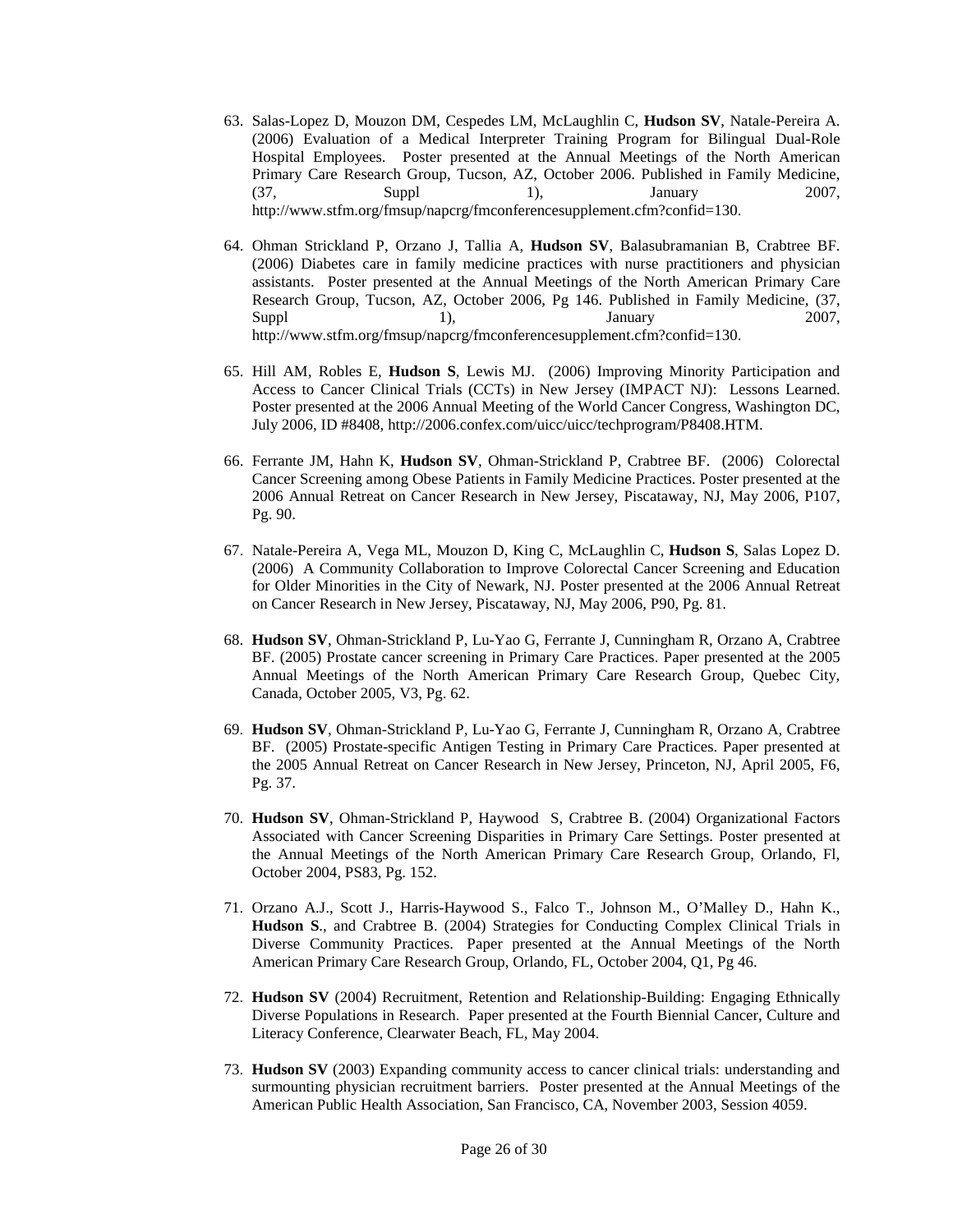- 74. Maietta RC, **Hudson SV**. (2003) Comparing Qualitative Data Analysis Software: Use Styles Should Direct Decisions. APHA Continuing Education Institute presented at the Annual Meetings of the American Public Health Association, November 2003, San Francisco, CA, CEI#1011, Pg. 30.
- 75. **Hudson SV**, Haywood, S., Falco, T., Orzano, J., Headley, A., & Crabtree, B. (2003) Addressing Health Disparities: Facilitating Recruitment of Minority Primary Care Community Practices into Clinical Research. Poster presented at the Annual Meetings of the North American Primary Care Research Group, Alberta, Canada, October 2003, PS108, Pg. 173.
- 76. Harris-Haywood, S., Orzano, J., Scott, J., Falco, T., Stroebel, C., Crosson, J., **Hudson SV**, & Crabtree, B. (2003) Will Diverse Community Practices Participate in Complex Clinical Trials: Description of the Recruitment Process for a Chronic Services Delivery Trial. Paper presented at the Annual Meetings of the North American Primary Care Research Group, Alberta, Canada, October 2003, P5, Pg 55.
- 77. **Hudson SV** & Leventhal, H. (2003) Understanding Barriers to Cancer Clinical Trial Recruitment: A Physician Perspective. Paper presented at the Annual Retreat on Cancer Research in New Jersey, June 2003, Princeton, NJ, F4, Pg. 37.
- 78. **Hudson SV** (2002) Changing Attitudes About Clinical Trials. Paper presented at the Clinical Trial Perspectives and Research Conference for Georgia Health Professionals sponsored by the National Black Leadership Initiative on Cancer II: Network Project (NBLIC II), October 2002, Atlanta, GA.
- 79. **Hudson SV** (2001) Cautionary Tales: A case study of portrayals of extramarital affairs on US network television. Paper presented at the Annual Meetings of the American Sociological Association, August 2001, Anaheim, CA.
- 80. **Hudson SV** Truth or Consequences: Constructions of Sexuality on Network Television. (1999) Paper presented at the Annual Meetings of the American Sociological Association, August 1999, Chicago, IL.
- 81. **Hudson SV** Watching Sex on TV: Reinterpreting Content Using a Sociological Gaze. (1999) Paper presented at the Annual Meetings of the International Academy of Sex Research, June 1999, Stony Brook, NY.
- 82. **Hudson SV** Dangerous Liaisons: The Presentation of Morality Tales in Television Messages about Sexuality. (1998) Paper presented at the Joint Annual Meetings of the Society for the Scientific Study of Sexuality and the American Association of Sex Educators, Counselors and Therapists, November 1998, Los Angeles, CA.
- 83. Idler, E., **Hudson SV**, and Leventhal, H. (1998) The Meanings of Ratings: A Qualitative and Quantitative Approach to Self-Rated Health. Paper presented at the Annual Meetings of the American Sociological Association, August 1998, San Francisco, CA.
- 84. **Hudson SV**, and Greenblat, C. S. (1998) Portrayals of Extra-marital Sex and Homosexuality on U.S. Network Television: Quantitative and Qualitative Findings. Poster presented at the Annual Meetings of the International Academy of Sex Research, June 1998, Sirmione, Italy.
- 85. **Hudson SV** (1998) Is Sex Really Everywhere? An Analysis of Sexual Imagery and Social Commentary on Network Television. Paper presented at the Annual Meetings of the Eastern Sociological Society, March 1998, Philadelphia, PA.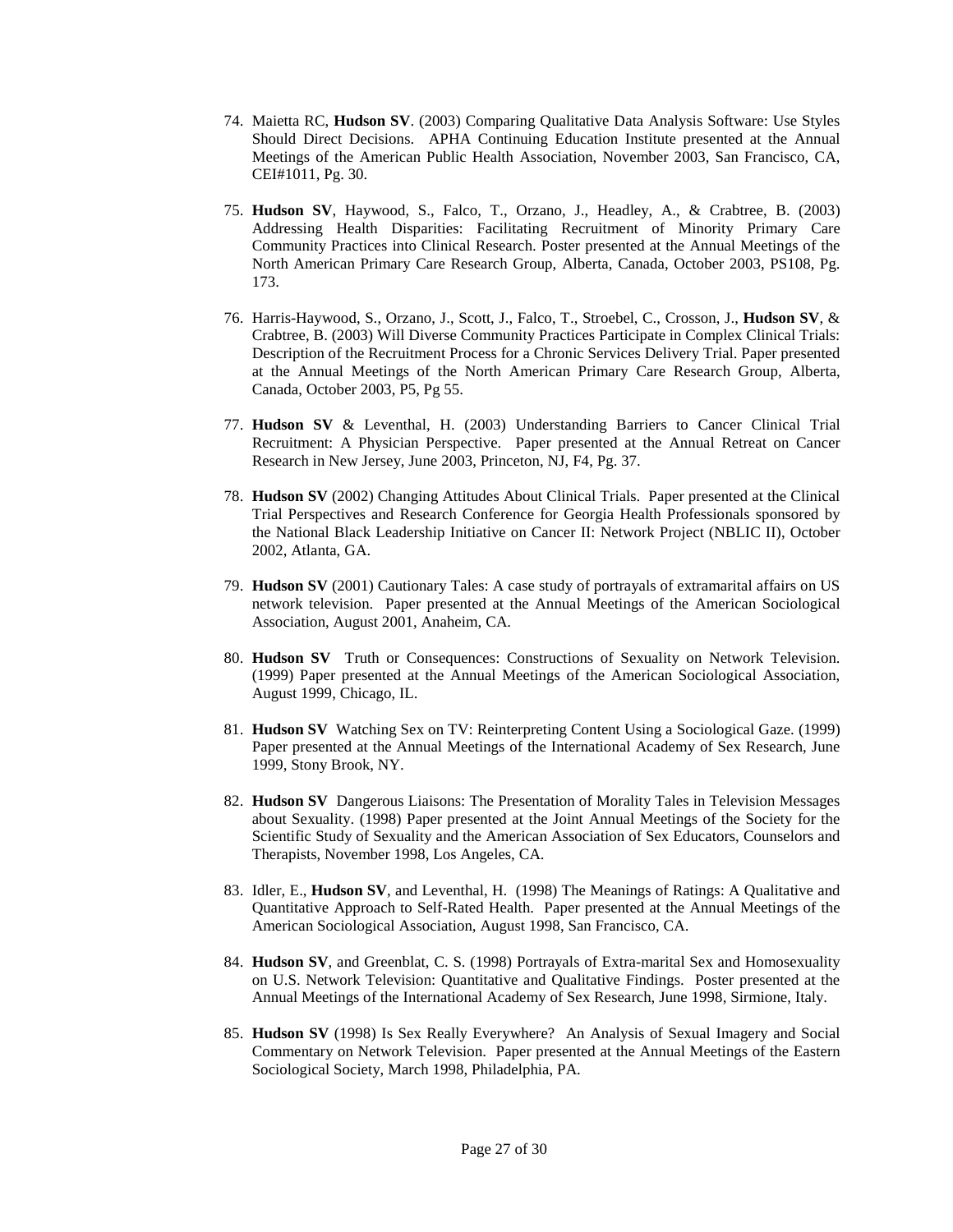- 86. **Hudson SV** (1997) Black Elderly Health Revisited: The Role of Social Comparison in Self-Ratings of Health. Paper presented at the Annual Meetings of the Gerontological Society of America, November 1997, Cincinnati, OH.
- 87. **Hudson SV** (1997) Individual Rights and Legal Rights: Representations of Homosexuality and Extra-marital Affairs on U.S. Network Television, with Cathy S. Greenblat. Paper presented at the 13th World Congress of Sexology, June 1997, Valencia, Spain.
- 88. Idler, E., **Hudson SV**, and Leventhal, H. (1996) Unstructured Approaches to the Meaning of Structured Items: The Example of Self-Ratings of Health. Paper presented at the Annual Meetings of the Gerontological Society of America, November 1996, Washington D.C.
- 89. **Hudson SV** Providing Incentive: A Multi-tiered Approach to Recruitment and Retention of Elderly African-Americans in Health Promotion Studies. (1996) Paper presented at the Annual Meetings of the American Public Health Association, November 1996, New York, NY, symposium, "Conducting Health Promotion Research with Older Minority Populations: Challenges and Opportunities".
- 90. **Hudson SV** Re-creational TV: The Paradox of Change and Continuity within Stereotypical Iconography. (1996) Paper presented at the Annual Meetings of the American Sociological Association, August 1996, New York, NY, special session, "Technologically Generated Communities: Opportunities and Constraints".
- 91. **Hudson SV** What Are We Measuring When We Ask for Self-Assessments of Health? (1996) Paper presented at the Annual Meetings of the Eastern Sociological Society, March 1996, Boston, MA.
- 92. **Hudson SV** Framing Black Women: Can They Transcend the Confines of Stereotyped Identities? (1995) Paper presented at the Annual Meetings of the American Sociological Association, August 1995, Washington, D.C.
- B. Professional (Invited)
	- 1. **Cancer and African Americans**, Nursing Education Conference entitled "Caring for Cancer Patients: Focus on Psychosocial and Cultural Issues," University Medical Center at Princeton, Princeton NJ, June 2003, Speaker, 3 hrs, 7.2 CEU
	- 2. **Tackling Cancer Disparities in New Jersey: Research, Resources and Opportunities,**  Conference co-sponsored by The Cancer Institute of New Jersey and the UMDNJ-SPH Institute for the Elimination of Health Disparities, Iselin NJ, October 2003, Moderator and co-chair, 8 hrs.
	- 3. **Comparing Qualitative Data Analysis Software: Use Styles Should Direct Decisions**, American Public Health Association Continuing Education Institute, San Francisco, CA, November 2003, lecturer, 7 hrs (co-taught)
	- 4. **Cancer Prevention and Education in the African American community** , Oncology Grand Rounds at Raritan Bay Medical Center, March 2004, Speaker, 1 hour
	- 5. **Cultural Competence in Cancer Care** program sponsored by The Cancer Institute of New Jersey, October 2005, Speaker, 1 hour
	- 6. **Confronting the Challenge of Obesity in Our Communities,** program sponsored by the Institute for the Elimination of Health Disparities, UMDNJ-School of Public Health, March 2007, Moderator/Discussant, 1 hour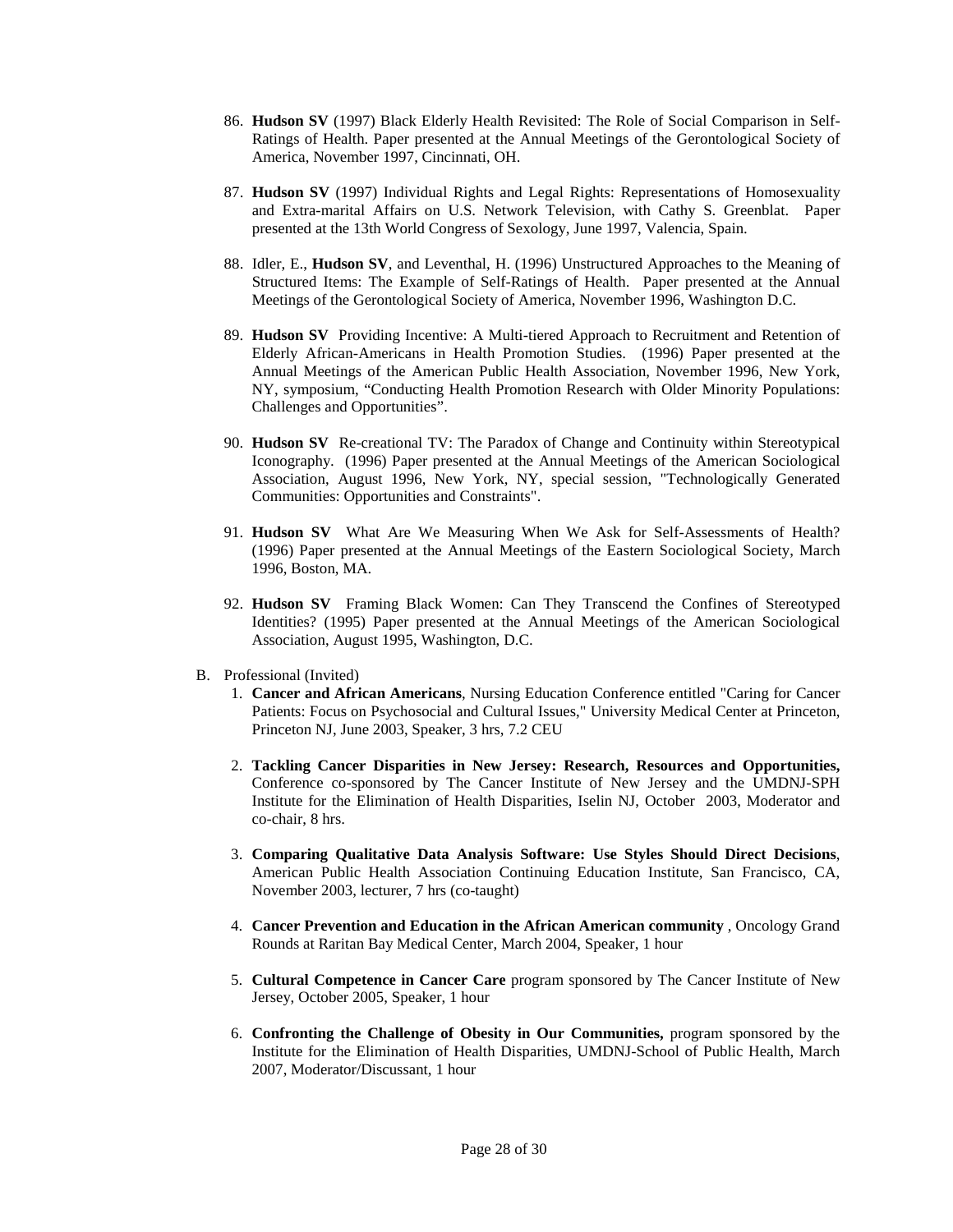- 7. **Coming Together to Conquer Colorectal Cancer in NJ: A Dialogue for Action** program sponsored by Cancer Research and Prevention Foundation, June 2007, Moderator/Discussant, 1 hour
- 8. **Cancer Health Disparities**, CINJ Population Science Program, August 2007, Speaker, 1 hour
- 9. **Cancer Survivorship Research**, CINJ Population Science Program, May 2008, Speaker, 1 hour
- 10.**Writing for Publication**, 2009 Research Day, Network of Affiliated Family Medicine Residences, New Brunswick NJ, October 2009, Invited Panel Member, 2 hrs
- 11.**Adult Cancer Survivors' Perspectives on Follow-up Care**, Memorial Sloan Kettering Cancer Center, Cancer Survivor Work Group, November 2009, Invited Lecturer, 1 hr
- 12.**Adult Cancer Survivors' Perspectives on Follow-up Care,** Fox Chase Cancer Center, Cancer Prevention and Control Program, December 2009, Invited Lecturer, 1 hr
- 13.**Treated here or there: a qualitative study of cancer survivors from community hospitals and cancer centers and their expectations for extended follow-up cancer care,** University of Pennsylvania, Seminar Series in Community-Based Participatory Research, May 2010, Invited Lecturer, 1 hr
- 14.**Health Care Disparities in Cancer Survivorship,** Oncology Nursing Society, Survivorship Quality Measures Project Team Meeting, September 2010, Invited Lecturer, 1 hr
- 15.**Identifying Priorities in Breast Cancer Survivorship Research**, The National Institute of Environmental Health Sciences (NIEHS/NIH) and the Division of Cancer Prevention and Control (DCPC) at the Centers for Disease Control and Prevention (CDC), Chapel Hill NC, January 2011, Expert Panel Member, 2 days
- 16.**Adult Cancer Survivors' Experiences and Perspectives of Follow-up Care,** Opportunities & Challenges: Advancing Cancer Survivorship in New Jersey, NJ Annual Retreat on Cancer's Public Forum, May 2011, Invited panelist and presenter, 3 hrs
- 17.**Mixed Methods for Combining Quantitative and Qualitative Research**, Robert Wood Johnson Foundation, New Connections: Increasing Diversity of RWJF Programming,  $5<sup>th</sup>$ Annual Symposium, Princeton NJ, June 9-10, 2011, Invited presenter, 3hrs
- 18.**Cancer Screening in Medically Underserved and Culturally Diverse Populations: Providing Culturally Competent Care**, New Jersey Academy of Family Physicians and American Cancer Society, New Brunswick, NJ, September 24, 2011, Invited presenter, 3 hrs
- 19.**Paper Session 03: Acculturation Influences Screening in Varied Cancer Populations**, 35th Annual Scientific Meetings & Scientific Sessions of the Society of Behavioral Medicine, Philadelphia PA, April 2014, Paper Session Co-Chair and Moderator, 1.5 hrs
- 20.**Cancer Survivorship in Primary Care: A Research Agenda,** Rutgers Cancer Institute of New Jersey, Cancer Prevention and Control Program, August 2014, Invited Lecturer, 1 hr
- 21.**Patient Centered Medical Homes' Role in Addressing Prevention**, New Jersey Cancer Prevention Summit, Sponsored by the New Jersey Department of Health, September 2014, Invited Lecturer, 2 hrs
- 22.**Transitioning from Treatment to Surveillance: Challenges and Interventions for Enhancing Cancer Survivorship and Follow-Up Care**, Fox Chase Cancer Center, May